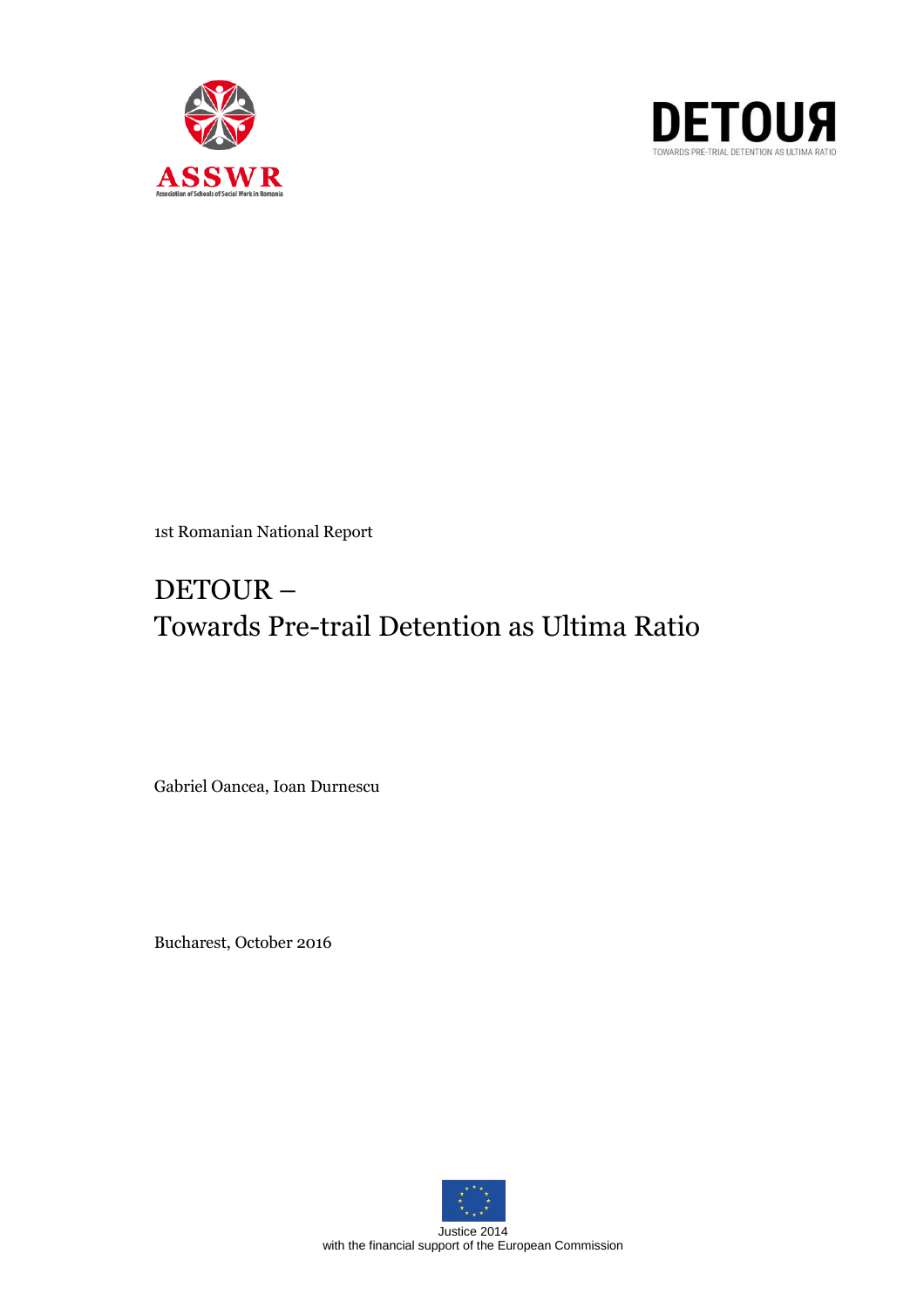## Content

|            | 1. Introduction: Pre-Trial Detention in context | $\overline{2}$ |
|------------|-------------------------------------------------|----------------|
|            | 2. Legal Background                             | 8              |
|            | 3. Statistics                                   | 19             |
|            | 4. Literature Review                            | 22             |
|            | 5. Pre-Trial Detention in the media             | 24             |
|            | 6. Alternatives to Pre-Trial Detention          | 27             |
|            | 7. The "European Element"                       | 35             |
|            | 8. Closing remarks                              | 41             |
| References |                                                 |                |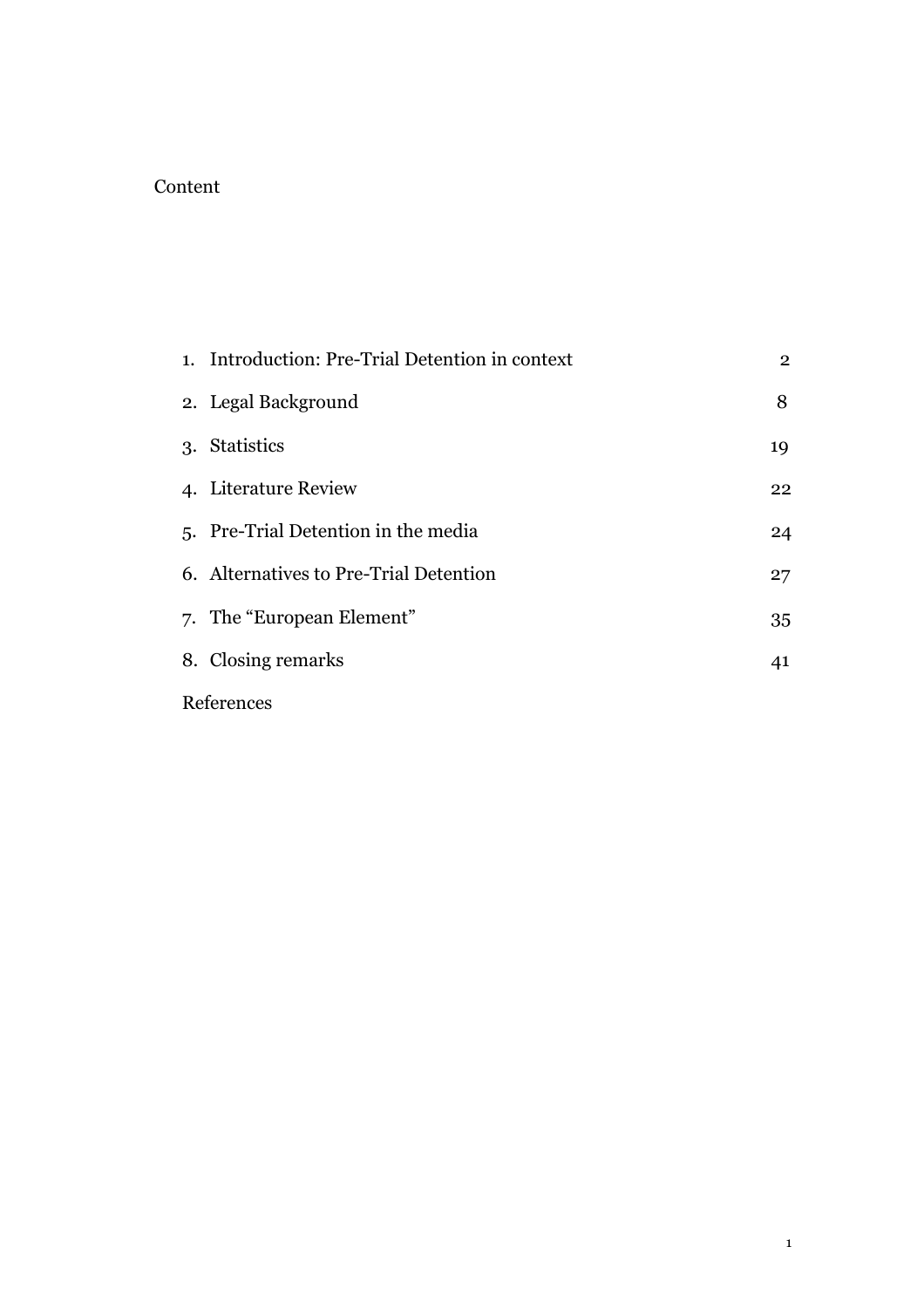#### **1. Introduction – Pre-trial detention in context**

Romania is located in the South-Eastern part of Central Europe, and shares borders to the North and the South-Eastern with Ukraine, to the East with the Republic of Moldova, to the South with Bulgaria, South-West with Serbia and to the West with Hungary. From the administrative point of view Romania is organized in 41 counties and the capital city of Bucharest. Each county and the capital city are governed by a county council, respectively the General Council of Bucharest Municipality and a prefect.

In year 2011, the population of Romania was of 20.121.641 inhabitants, in comparison with the number registered in the 2002 census, when the number of inhabitants was 21.698.181 (NIS, 2011). According to Eurostat, Romania is facing the steepest demographic decline, mainly two phenomena contributing: an aging population, and the negative migration. Ethnically, the majority is represented by the Romanians (89.9%) followed by the Hungarians (6.6%) and several other communities like Roma, Germans, Ukrainians, Turks and Tatars etc.

According to the Constitution adopted in 1991, Romania is a Republic. The Parliament is the supreme representative body and the sole legislative authority of the state. Romania has a bicameral Parliament consisting of the Chamber of Deputies and the Senate. They are elected by universal, equal, direct, secret and free, in accordance with the electoral law. Romania is a member of the European Union since 2007 and of the Council of Europe since 1993.

Romania is a civil law country. The main provisions regarding Romanian justice system are provided by Law no. 304/2004 regarding judicial administration. According to this law, justice is made in the name of the law and the judicial system is organized as a hierarchical system of courts, organized as follows: High Court of Cassation and Justice (*Înalta Curte de Casație și Justiție*), Courts of Appeal (*curți*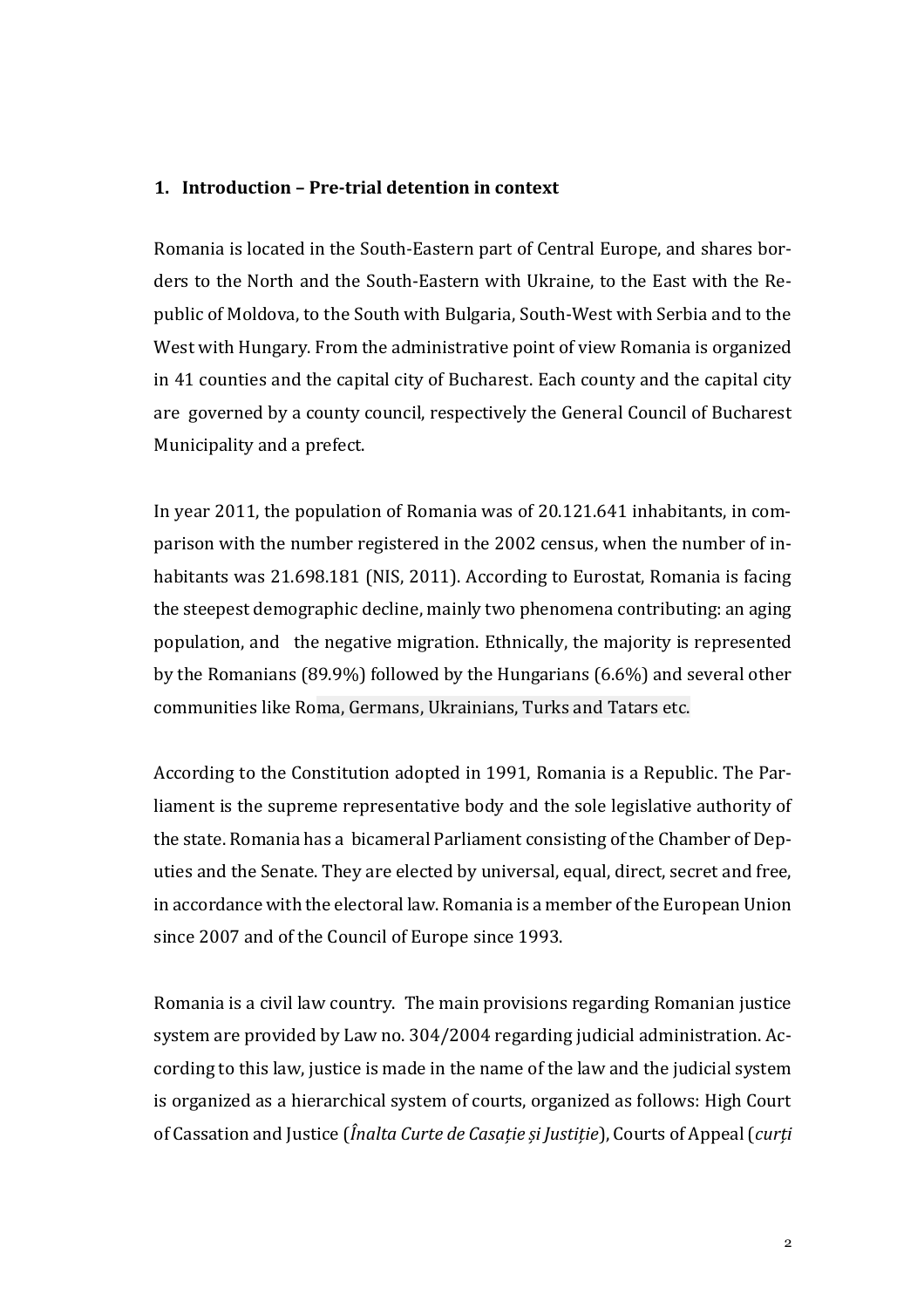*de apel*); county courts (*tribunal*) and The Bucharest Municipal Court and local county court (*judecătorie*). Many courts are organized in specialized sections for civil and penal matters. Within the county courts there are sections regarding civil cases, criminal, commercial and family cases, labour conflicts or social insurance matters.

A prosecutor's office (*parchet*) is attached to each court. According to the law, the prosecutors are independent in relation to the courts and to any other public authority and perform their duties according to the principle of legality, impartiality and hierarchical control, under the authority of Minister of Justice. The control of the Minister of Justice is restrained to the supervision of how the prosecutors fulfil their professional duties in general but this control may not concern the measures imposed by prosecutors and decisions they adopt in individual cases. The legal framework provides some safeguards for professional independence of prosecutors, as follows: career decision regarding prosecutors are taken by Superior Council of Magistracy (CSM) - Prosecutor Section; objective criteria are set for distribution of cases to prosecutors and special procedural regulations protect the prosecutor's independence during investigation. Prosecutors are considered magistrates and belong to the judiciary system in Romania.

Having competences in relation with the professional career of judges and prosecutors, the Supreme Council of Magistracy is the institution that guarantees the independence of the judiciary system. The Council is independent and complies only to the law.

After the events of December 1989 a process of reform began in the Romanian judiciary system in order to align its the normative framework to the European standards. The Constitution adopted in 1991 provides guarantees for: the right to life, to physical and mental integrity (art. 22), individual freedom (art. 23) and right to defence (art. 24). Thus, regarding individual freedom, art. 23 stipulates that individual freedom and security are inviolable and search, detainment, or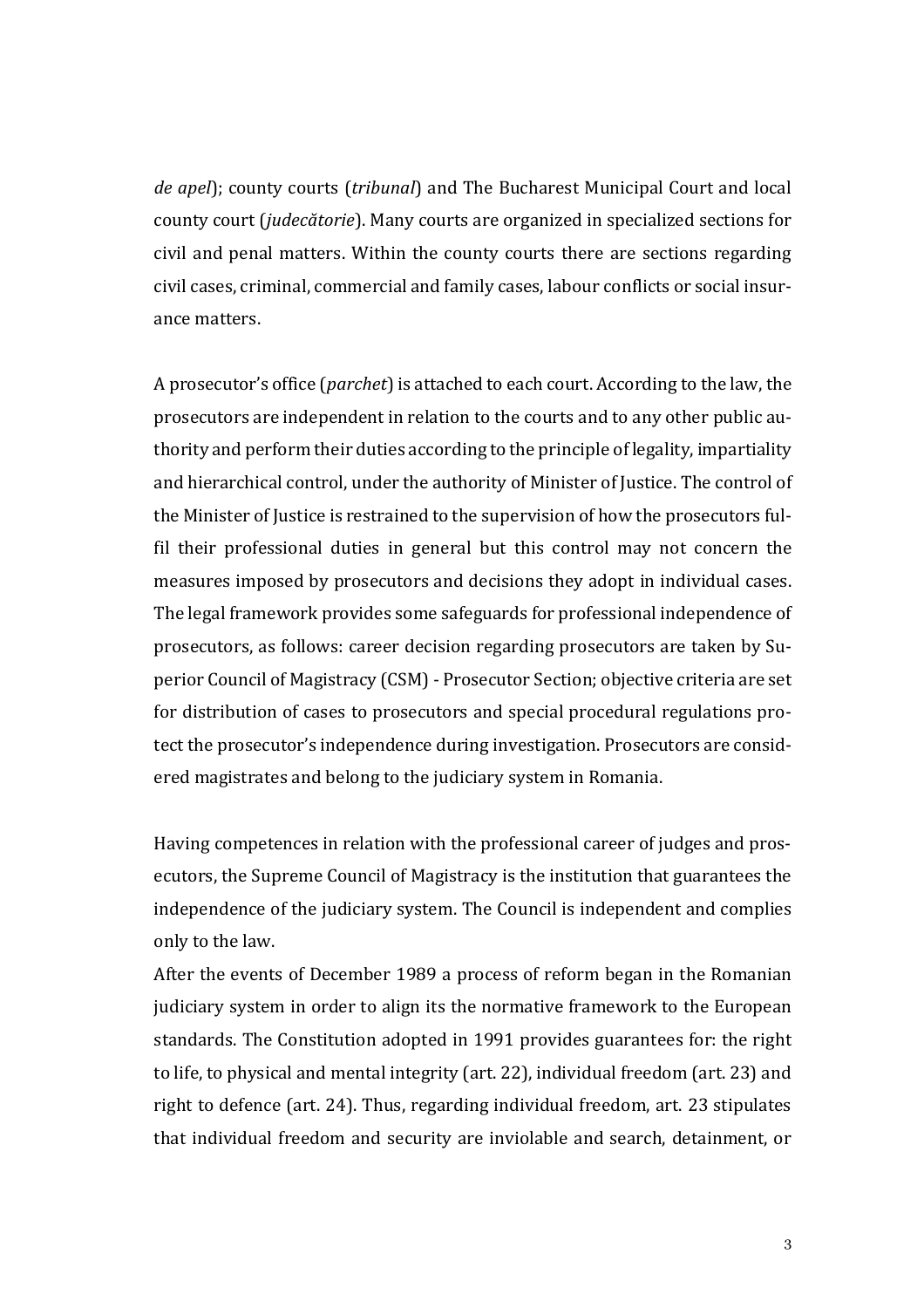arrest of a person shall be permitted only in the cases and under the procedure provided by law. Regarding preventive custody, this shall be ordered by a judge and only in the course of criminal proceedings (align. 3). Another relevant constitutional disposition focuses on the length of preventive custody during criminal proceedings. This may only be ordered for 30 days at the most and extended for maximum 30 more days, without the overall length to exceed a reasonable term, and no longer than 180 days (align. 5). After the lawsuit has begun, the court is bound, according to the law, to check, on a regular basis and no later than 60 days, the lawfulness and grounds of the preventive custody. If the grounds for the preventive custody have ceased to exist or if the court finds that there are no new grounds justifying the continuance of the custody, the court shall order at once the release of the defendant. .Another relevant constitutional disposition provides that a person under preventive custody shall have the right to apply for provisional release, under judicial control or on bail. The presumption of innocence is also guaranteed by the Romanian Constitution.

Article 20 of the Constitution establishes that in case of conflict the international regulations prevails over the national law, regarding human rights. Thus, constitutional provisions concerning the citizens' rights and liberties shall be interpreted and enforced in conformity with the Universal Declaration of Human Rights, with the covenants and other treaties Romania has sign up for. Where any inconsistencies exist between the covenants and treaties on the fundamental human rights Romania is a party to, and the national laws, the international regulations shall take precedence, unless the Constitution or national laws comprise more favourable provisions.

On 20th of June 1994 Romania ratified the European Convention on Human Rights and this event represented an important step for the alignment process of internal regulations to European standards.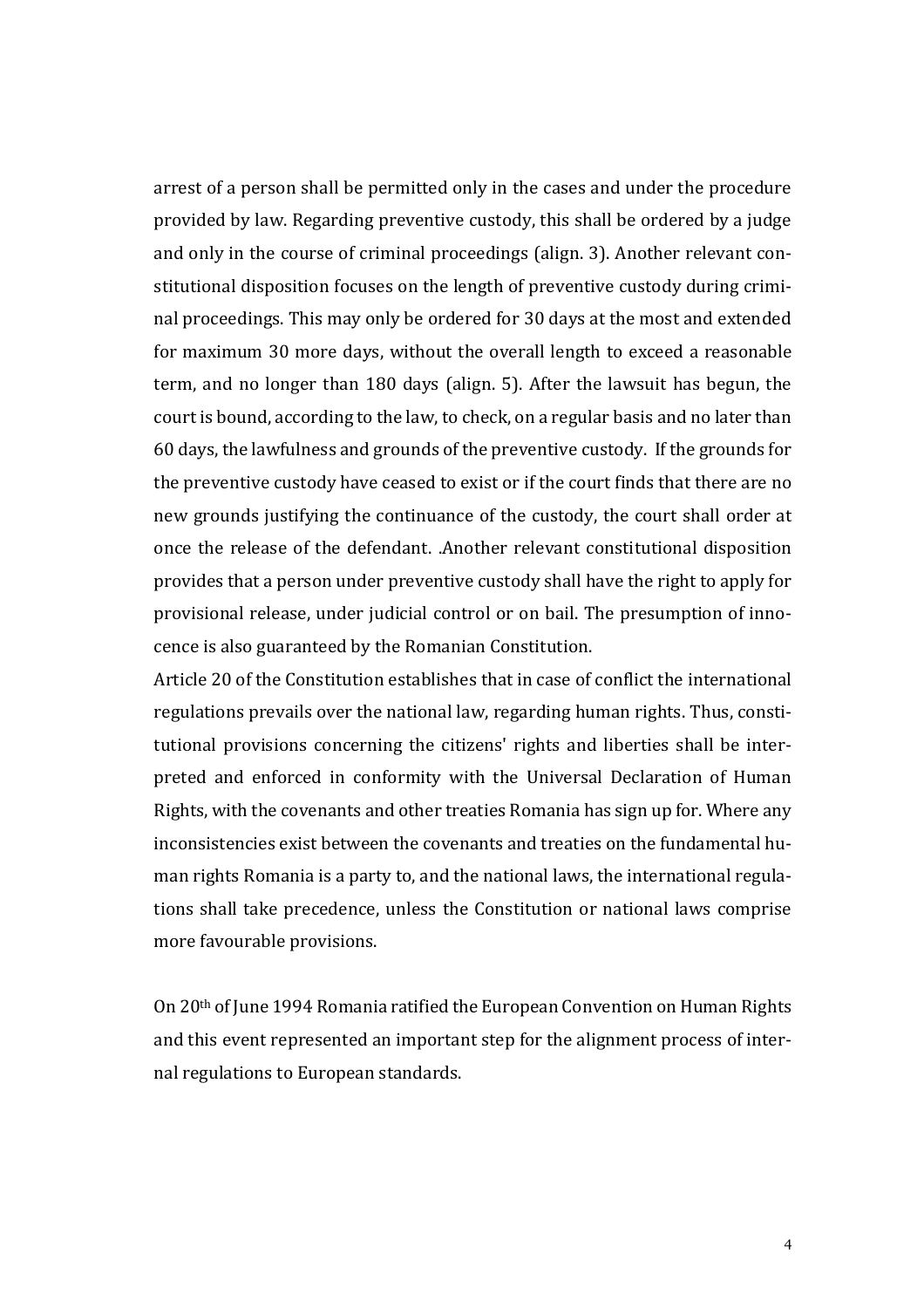Up until recently, the Romanian penal policy was outlined in the Penal Code adopted in 1968. As it had been adopted during the communist regime, that Penal Code was tributary to that ideology. After 1989 the Penal Code has been subject to substantial reforms meant to bring the provisions in criminal matters in line to the new socio-political realities in Romania. The modifications have impacted on issues like the way different penalties are implemented, the sanctioning system applicable to juveniles or the preventive measures.

A New Penal Code (Law no. 286/2009) has entered into force on 1st February 2014, together with a new Penal Procedural Code. According to the Explanatory Notes, the objectives of the new regulation are to create a coherent legislative framework by eliminating some overlaps existing among the prior regulations, to simplify the criminal procedures eliminating undesirable disparities between cases, to ensure that the criminal trial fulfils the standards imposed by the Romanian Constitution and international treaties on human rights, to transpose in the internal criminal legislation the European regulations and to harmonise the Romanian criminal law system with others EU member states.

The new criminal rules are based on the following principles:

1. The principle of the legality of the incrimination, according to which the penal law provides for the facts which constitute crimes, no person can be penalized for a deed which was not provided for in the criminal law at the time the offense;

2. The principle of the legality of the sanctions of the criminal law, in accordance to which the law provides the criminal penalties applicable to and educational measures which may be taken in relation to persons who committed the infringement. It also provides for the safety measures that may be taken in relation to persons who have committed the deed.

3. The principle of humanism. Although it is not specifically defined in the Penal Code, it is assumed that the entire criminal legislation and its subsequent procedures concerning the human beings, as a fundamental value, is based on this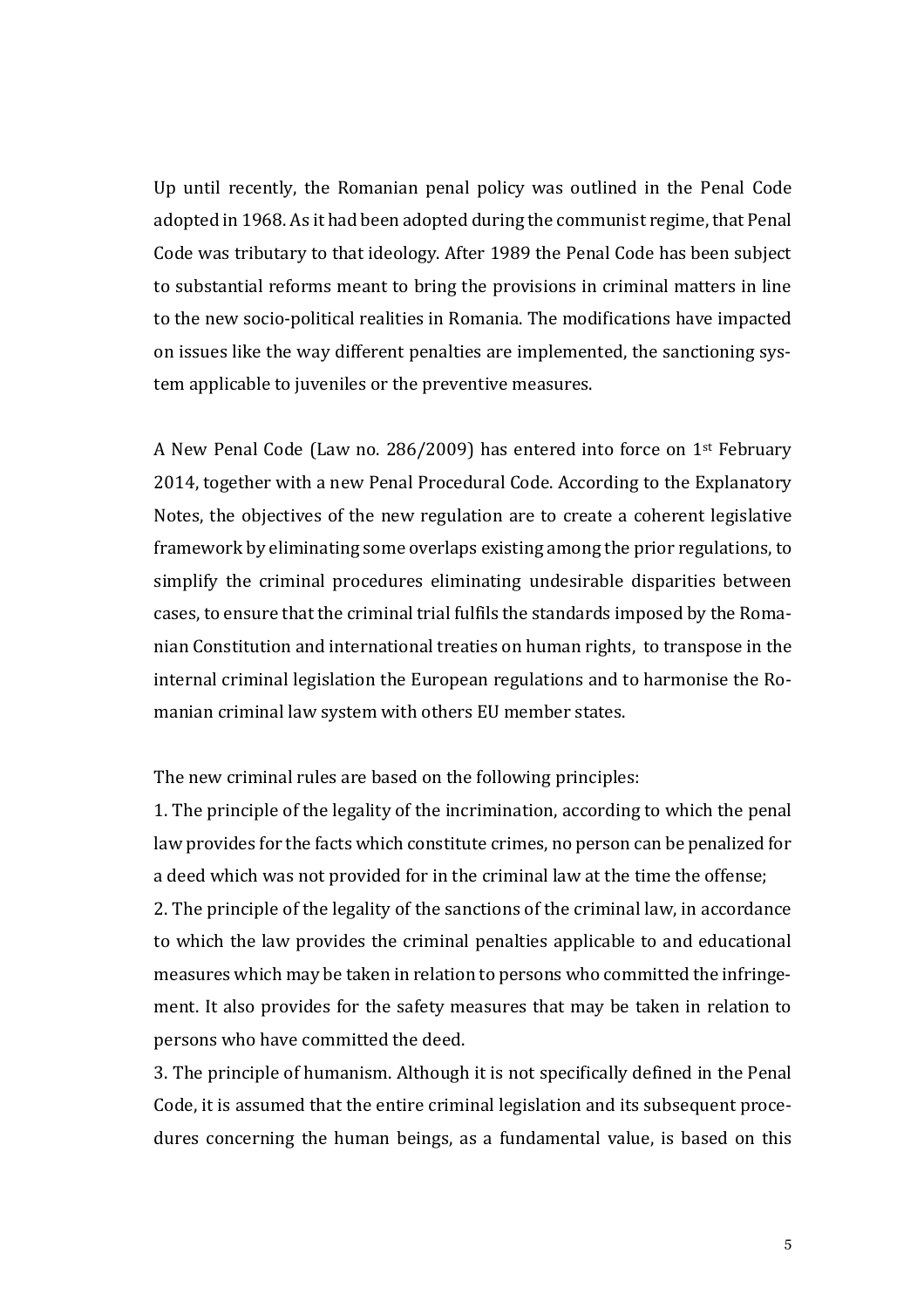value. The existence of this principle can be deduced from the rules of criminal proceedings which are aimed at the protection of human rights for the duration of the criminal procedures or prohibition of torture and inhuman or degrading treatment or punishment. In accordance to Article 11 of the Code of penal procedure, any person who is under prosecution or in court must be treated with respect for the dignity of human beings;

4. The principle of equality before the criminal law is a principle that derives from the constitutional provisions. Article 16 stipulates that citizens are equal before the law and public authorities, without any privilege or discrimination, nobody being above the law;

5. The principle of the presumption of innocence, according to which any person is considered innocent until the establishment of his guilt by a final penal decision. Any doubt regarding the guilt should benefit the suspect or the defendant.

6. The principle of finding the truth refers to the fact that the legal authorities have the obligation, on the basis of evidence, to find out the truth with regard to the facts and circumstances of the case and with regard to the suspect or the defendant. At the same time, the penal investigation bodies have an obligation to collect and to manage the evidence both in favour or against the suspect or the defendant;

7. The principle of ne bis in idem, according to which no one shall be prosecuted or judged for committing a crime when a court decision has been issued with regard to the same deed, even under a different legal qualification;

8. The principle of compulsory putting in motion and exercise of the criminal action. According to this principle the prosecutor is compelled to set in motion and pursue the criminal action ex officio when there is evidence of committing an offense and there is no reason that prevents this action, other than those provided for by law. At the same time, under the conditions provided for by law, the prosecutor may waive the exercise of the criminal action if, in relation to the actual elements of the case, there is an overriding public interest in the realization of that objective (e.g. in case of petty crimes);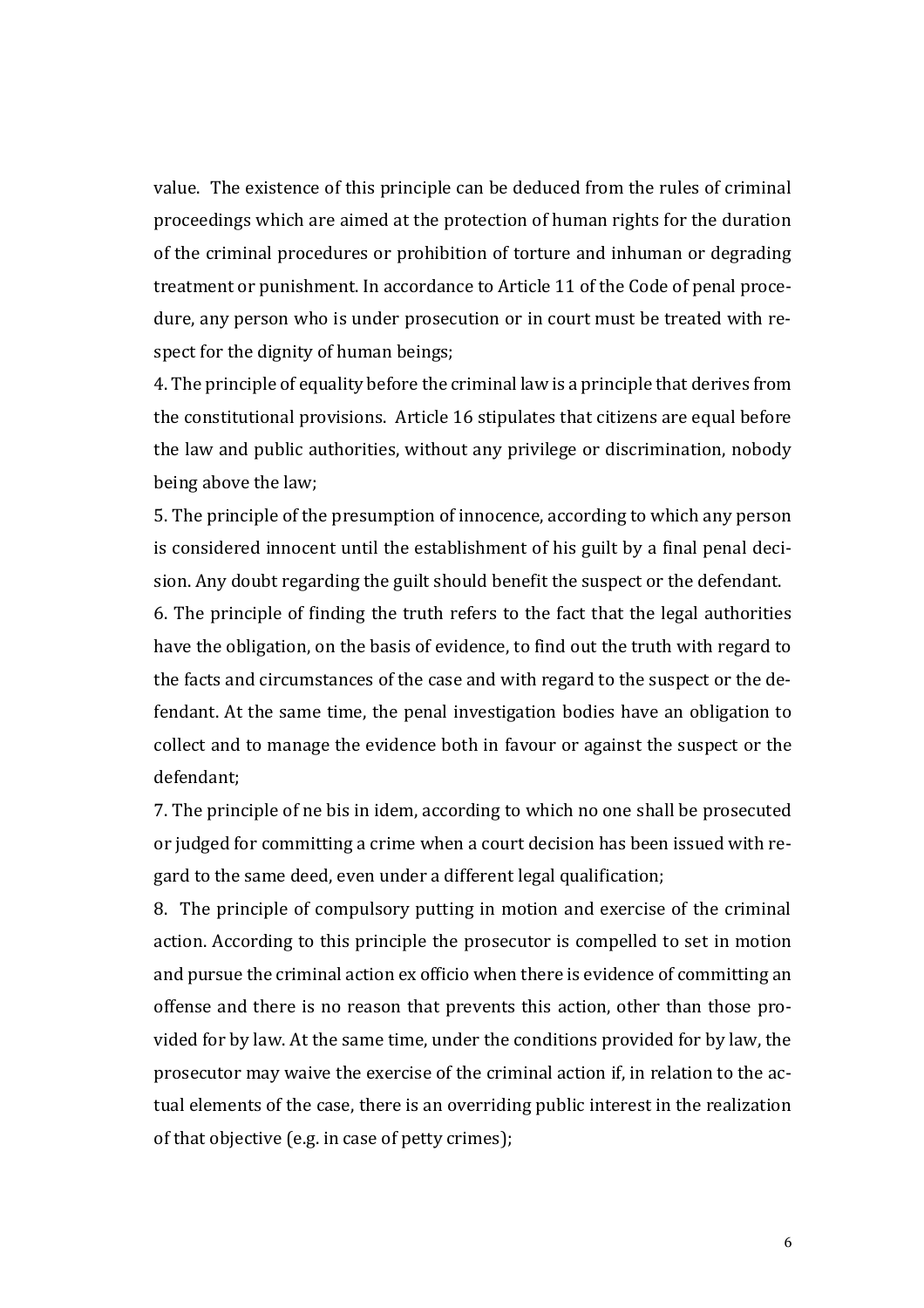9 . The principle of fair and reasonable period of trial, according to which the judicial authorities have the obligation to carry out the penal prosecution and judgment complying with the procedural safeguards and with the rights of the trial parties or subjects , in such a way as to timely and fully record facts which constitute the offenses.

At the same time, the new criminal procedures secure the right to liberty and security in the course of the trial. Article 9 in the Code of penal procedure stipulates that in the course of the trial the right of every person to freedom and safety is guaranteed. Any measure involving deprivation or restrictive of freedom is exceptional and only in the cases and under the conditions provided by law. Furthermore, any person arrested has the right to be informed as soon as possible and in a language which he understands on the reasons for his arrest. He or she has also the right to file an appeal against the disposition of the measure. When a measure involving deprivation or restriction of freedom that has been ordered is found illegal, the judicial authorities have the obligation to order the revocation of the action and, if appropriate, the release of the person detained or arrested. At the same time, any person subject to an unlawful decision of deprivation of liberty has the right to compensation or repair for the damage suffered.

The right to defence is established in article 10 of the new Code of penal procedure. It provides that the main parties in court shall have the right to defend themselves or to be assisted by a lawyer. The suspect has the right to be informed before any hearing about his deed for which is being investigated and legal classification of it. In turn, the defendant has the right to be informed as soon as possible about his deed for which he is prosecuted and the legal classification of it. The provisions of the penal procedures establish also the right to silence.

#### *1.1. Pre-trial Detention and relevant aspects*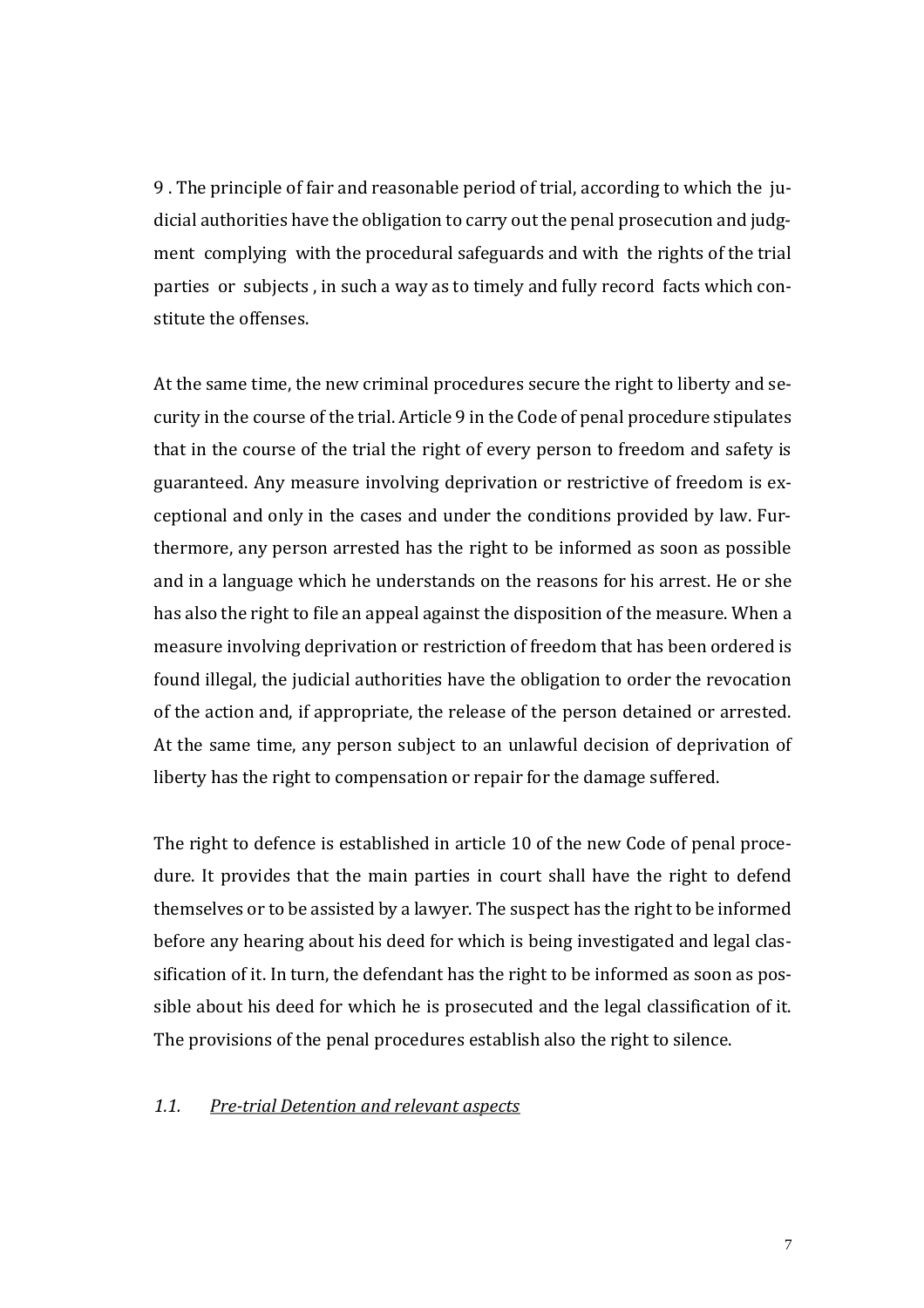According to the provisions of New Penal Code, the criminal proceedings includes four stages: criminal prosecution (*urmărirea penală*), the preliminary chamber (*procedura de cameră preliminară*), judgement (*judecata*) and enforcement of court decision (*executarea pedepsei*). Usually, the criminal prosecution started with a formal act called ordinance (*ordonanță*) issued by judicial police confirmed by the prosecutor. In some special cases, when the prosecutor conducts directly the investigation, this ordinance is issued by the prosecutor. In this cases, the aim is to determine the facts of an offence (*in rem* investigations). The prosecutor decides to start the prosecution against a certain person (*in personam*) when he/she has enough reasons to believe, on ground of solid evidences, that a certain person has committed a certain offence. When the prosecutor completed the investigations, the solutions adopted may be: a dismissal of the case, a waiving of the prosecution or an indictment, when the prosecutor decides that he/she has gathered enough evidences to support the criminal charges.

#### **2. Legal background**

According to art. 202 of the Criminal Procedure Code (CPP), the preventive measures may be ordered if there is evidence leading to a reasonable suspicion that a person committed an offense and if such measures are necessary in order to ensure a proper conducting of criminal proceedings (e.g. not to hamper the evidence). The preventive measures are imposed in order to prevent the suspect or defendant from avoiding the criminal investigation or trial or to prevent the commission of another offense.

The Criminal Procedure Code imposes the principle according to which any deprivation of liberty is an exception and it should be imposed according to the law. Preventive measures are:

a) taking in custody (*reținerea*);

b) pre-trial arrest (*arestul preventiv*).

## *2.1 Taking in custody (reținerea)*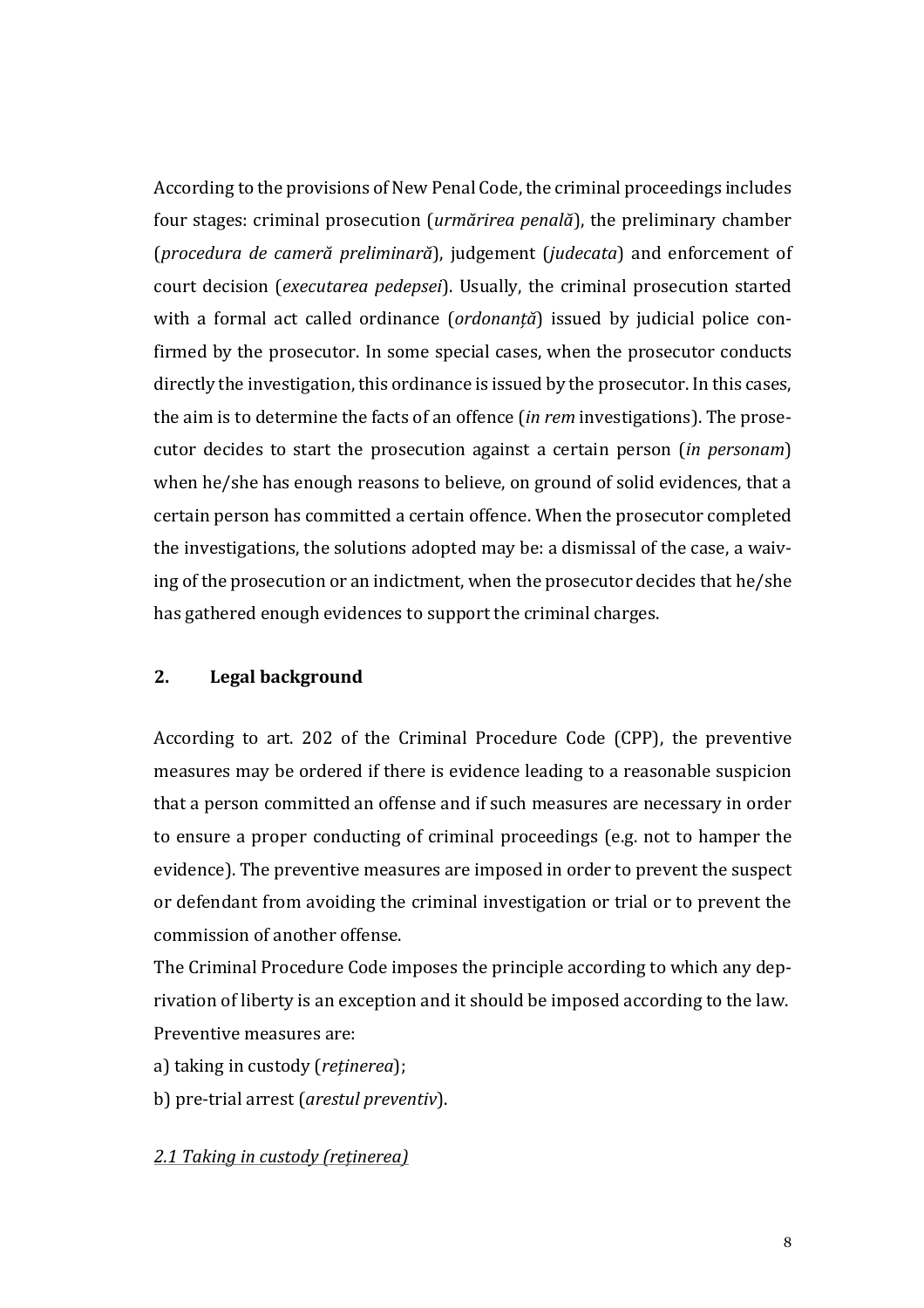The criminal investigation body (police) or the prosecutor may order the taking in custody, if the requirements set by art. 202 CPC are met. A person taken in custody shall be informed forthwith, in a language he/she understands, of the offense they are under suspicion and of the reasons for being taken in custody.

Taking in custody may be ordered for a maximum of 24 hours. Taking in custody may be ordered only after hearing the suspect or defendant, in the presence of a retained or court appointed counsel.

Prior to hearing, the criminal investigation body or the prosecutor are under the obligation to inform the suspect or defendant that he/she has the right to be assisted by a retained or court appointed counsel and the right not to make any statement, except for providing information referring to their identity, by drawing their attention that anything they declare can be used against them. A suspect's or defendant's counsel (lawyer) has the right to communicate directly with the former, in conditions ensuring confidentiality.

Taking in custody is ordered by the criminal investigation body or by the prosecutor through an order, which shall include the reasons for taking such measure, the day and time when custody starts, as well as the day and time when custody ends.

During the taking in custody of a suspect or defendant, the criminal investigation body or the prosecutor having ordered the measure have the right to proceed to taking pictures of them and to fingerprinting them. If taking in custody was ordered by the criminal investigation body, they are under an obligation to inform the prosecutor, forthwith and by any means, on having taken such preventive measure.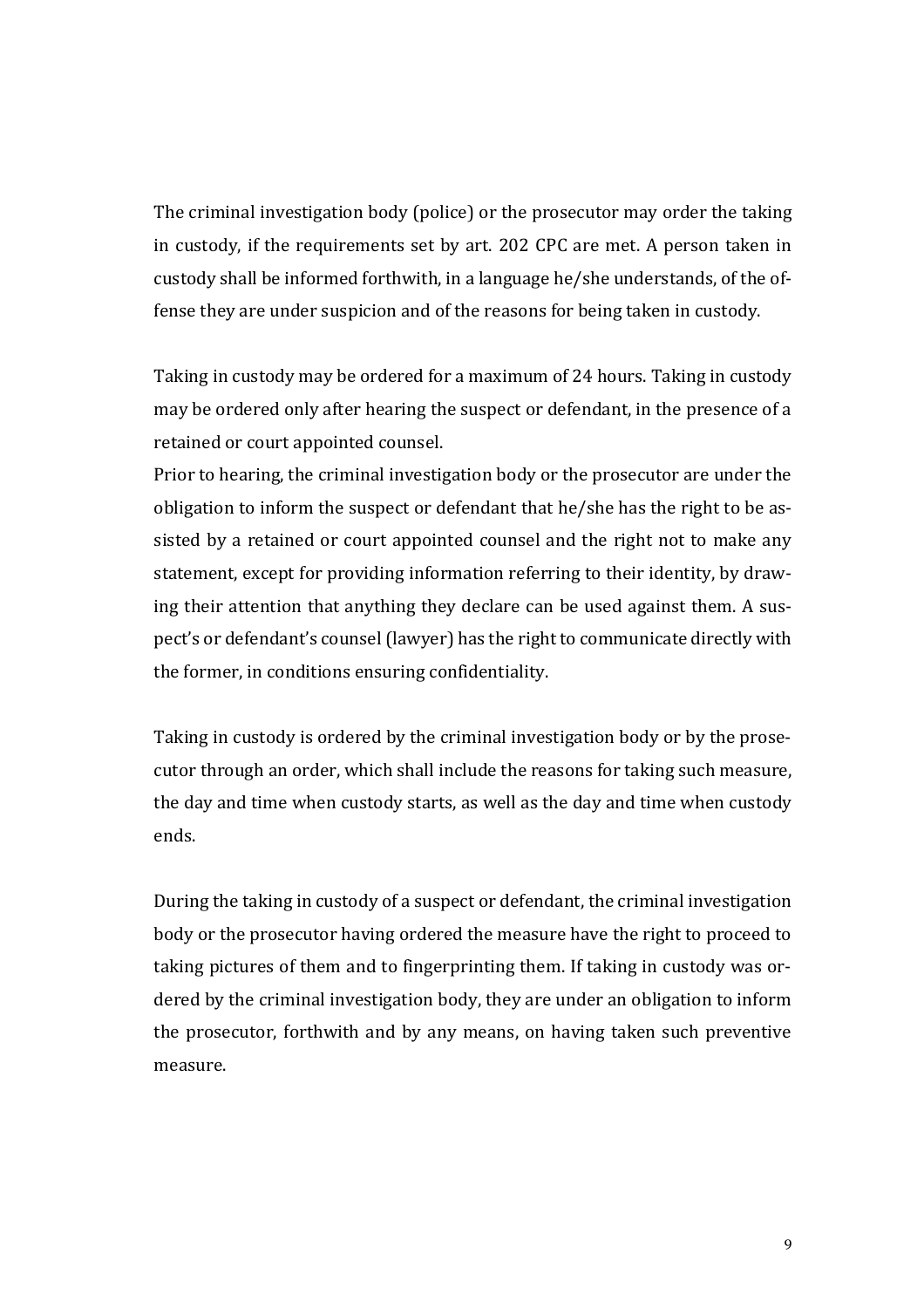Against an order of the prosecutor or of the criminal investigation body ordering the taking in custody, a suspect or defendant may file a complaint to the prosecutor supervising the criminal investigation, prior to the expiry of its duration. Against a prosecutorial order deciding the taking of a suspect or defendant in custody, a complaint may be filed, prior to the expiry of its term, to the chief prosecutor of the prosecutors' office or, as applicable, to the hierarchically superior prosecutor.

The prosecutor shall apply to the Judge for Rights and Liberties of the court of competent jurisdiction for an order to put the defendant on pre-trial arrest, after they were taken in custody, at least 6 hours prior to the expiry of the term of their custody.

A person taken in custody shall be informed, under signature, in writing, about the processual rights and their right to access emergency medical assistance, the maximum term for which such custody may be ordered, as well as their right to file complaint against the measure. If the person taken in custody is unable or refuses to sign, a report shall be prepared.

Immediately after being taken in custody, a person has the right to inform personally or to request judicial bodies<sup>1</sup> having ordered the measure to announce a member of their family, or another person appointed by them, of their being taken in custody and of the location of their custody.

#### *2.2. Pre-trial arrest (Arestul preventiv)*

j

Pre-trial arrest may be ordered by the Judge for Rights and Liberties, during the criminal investigation, by the Preliminary Chamber Judge, in preliminary chamber procedure, or by the Court before which the case is pending, during the trial, only if evidence generates a reasonable suspicion that the defendant committed

<sup>&</sup>lt;sup>1</sup> In Romania, prosecutors are considered to belong to the judiciary body.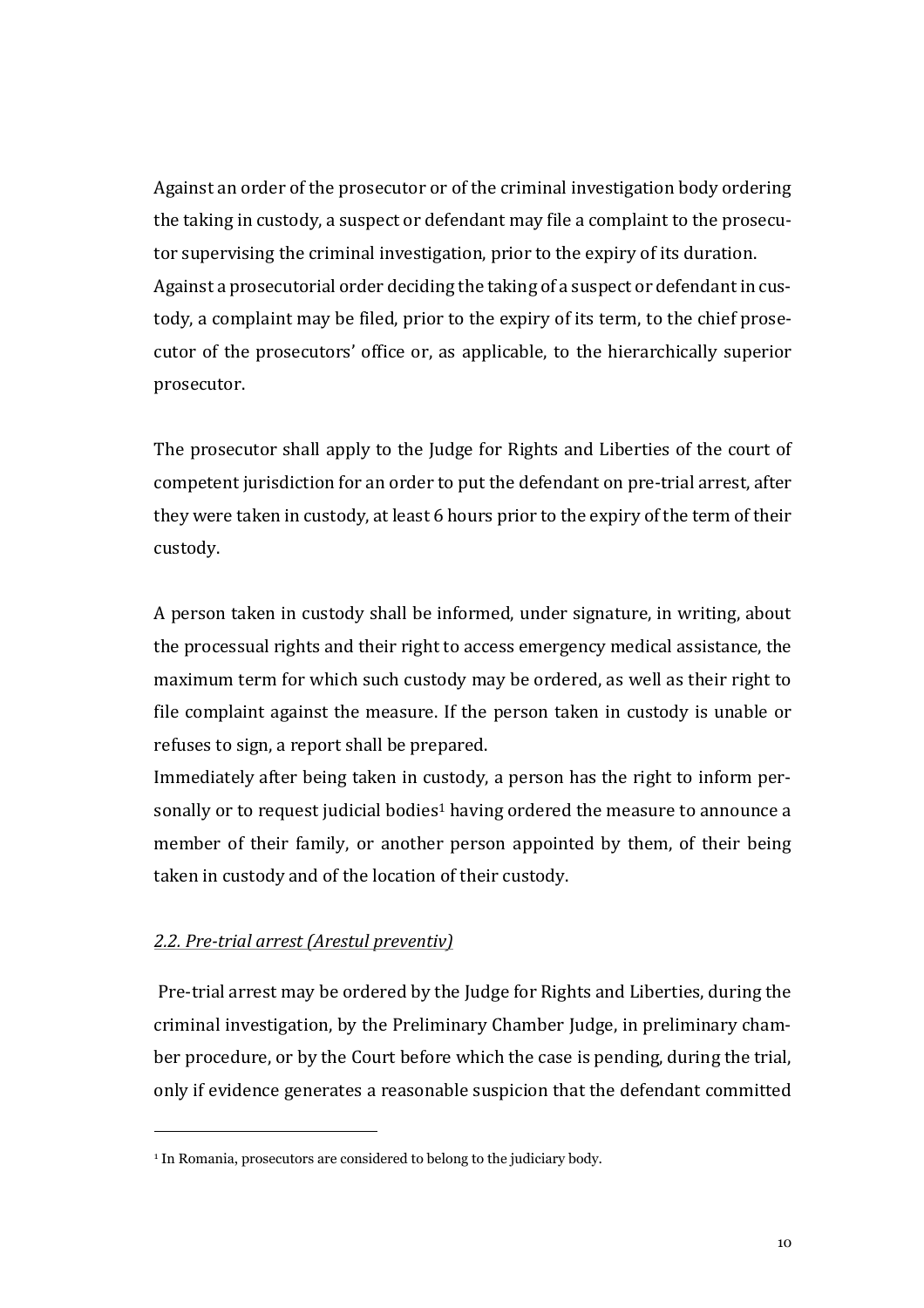an offense. The preliminary chamber judge is responsible for verifying the legality of the prosecution act, the legality of the evidence and is an appeal body for the decision taken by the prosecutor.

The pre-trial measure may be ordered if one of the following situations exists:

a) the defendant has run away or went into hiding in order to avoid the criminal investigation or trial, or has made preparations of any nature whatsoever for such acts;

b) a defendant tries to influence another participant in the commission of the offense, or a witnesses or an expert to destroy, alter or hide or to steal physical evidence or to determine a different person to adopt such behaviour;

c) a defendant exerts pressures on the victim or tries to reach a fraudulent agreement with them;

d) there is reasonable suspicion that, after the initiation of the criminal action against them, the defendant committed a new offense with intent or is preparing to commit new offense.

Pre-trial arrest of the defendant can also be ordered if the evidence generate reasonable suspicion that they committed an offense with direct intent against life, an offense having caused bodily harm or death of a person, an offense against national security as under the Criminal Code and other special laws, an offense of drug trafficking, weapons trafficking, trafficking in human beings, acts of terrorism, money laundering, counterfeiting of currency or other securities, blackmail, rape, deprivation of freedom, tax evasion, assault of an official, judicial assault, corruption, an offense committed through electronic communication means or another offense for which the law requires a penalty of no less than 5 years of imprisonment. Furthermore, based on an assessment of the seriousness of facts, of the manner and circumstances under which it was committed, or the entou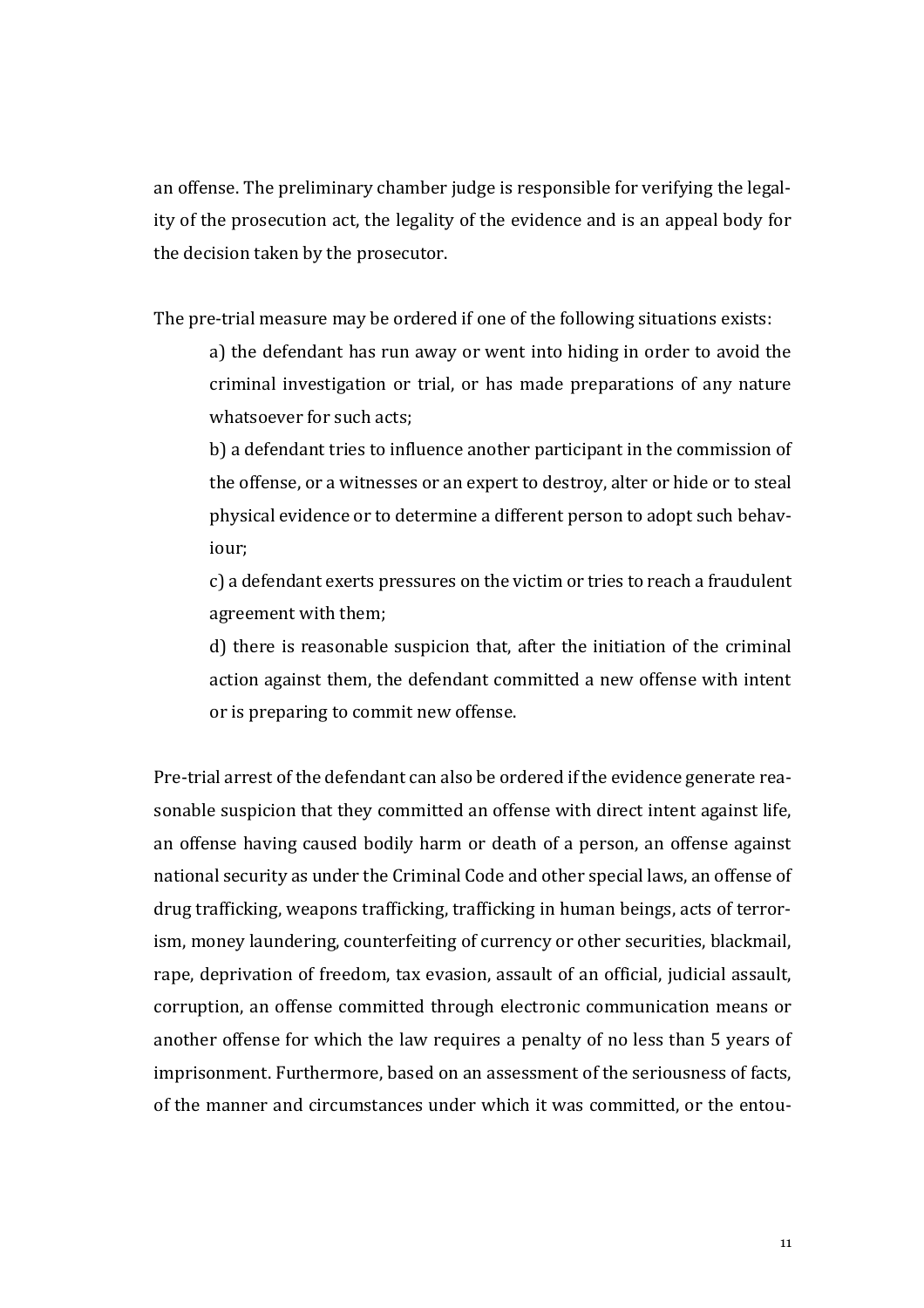rage and the environment from where the defendant comes, of their criminal history and other circumstances regarding their person, it is decided that their deprivation of freedom is necessary in order to eliminate a threat to public order. These conditions are presented here not as examples but as all the conditions that can justify the taking of the pre-trial measure.

The prosecutor, if he/she believes that the requirements set by law are met, shall prepare a justified application for the taking of a pre-trial arrest measure against a defendant, by indicating the legal basis for it.

In case of a defendant held in custody, the term for the resolution of a pre-trial arrest application has to be set prior to the expiry of the custody term. The date and time shall be communicated to the prosecutor, who is under an obligation to ensure the presence of the defendant before the Judge for Rights and Liberties. Also, the date and time are communicated to the defendant's counsel, who, upon request, shall be provided with the case file for consultation.

A pre-trial arrest proposal shall be ruled only in the presence of the defendant, except for situations where they are unjustifiably absent, are missing, are avoiding coming to court or cannot be brought before the judge due to their health condition or to force majeure events or a state of necessity.

In all cases, the providing of legal assistance to the defendant by a retained or court appointed counsel is mandatory . The presence of the prosecutor is also mandatory.

The Judge for Rights and Liberties hears the defendant on issues related to the act of which they are accused and on the grounds on which the pre-trial arrest proposal filed by the prosecutor is based.

Prior to proceeding to the hearing of the defendant, the Judge for Rights and Liberties shall inform them of the offense of which they are accused and of their right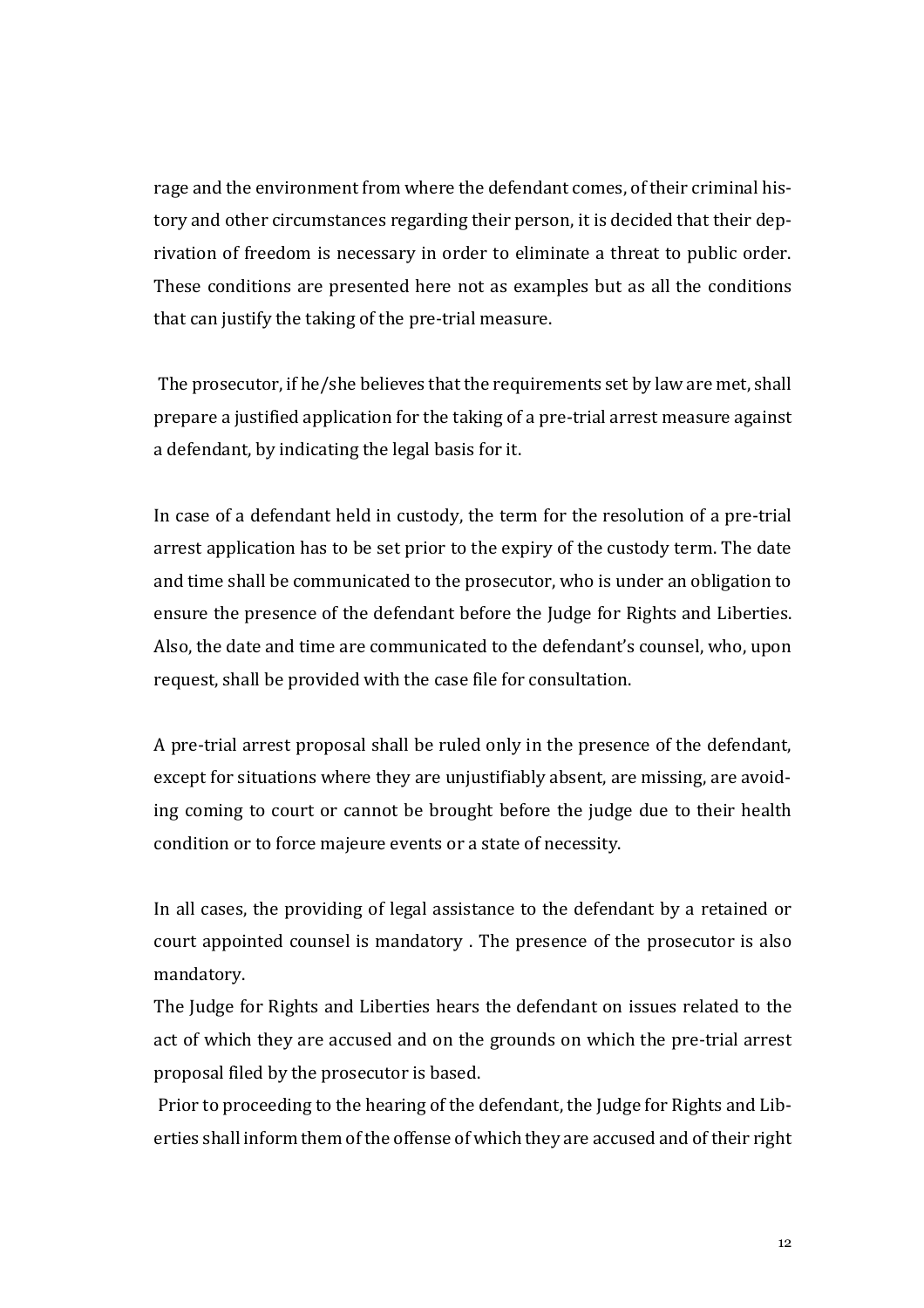not to make any statements, by drawing their attention to the fact that anything they declare can be used against them.

If the requirements set by law are met, the Judge for Rights and Liberties shall sustain the prosecutor's application and shall order the pre-trial arrest of a defendant through a reasoned court resolution. A defendant's pre-trial arrest may be ordered for a maximum of 30 days.

The defendant shall be informed forthwith, in a language they understand, of the reasons why pre-trial arrest was ordered. A person against whom a pre-trial arrest measure was ordered shall be informed, under signature, in writing, of their processual rights as well as the right to access emergency medical assistance, the right to challenge the measure and the right to request revocation or replacement of arrest with another preventive measure; if the defendant is unable or refuses to sign, a report shall be prepared on this.

Immediately after ordering a pre-trial arrest measure, the Judge for Rights and Liberties of the first instance court or of the hierarchically superior court having ordered such measure, shall inform the defendant's family member or another person appointed by him/her. After the defendant was placed in a detention facility, they have the right to inform personally or to ask the management of the relevant facility to inform the family or the person appointed about the location where they are detained.

When pre-trial arrest was ordered against a defendant having an underage person under their protection, a person subject to a prohibition, a person subject to guardianship or trusteeship or a person who, due to their age, illness or other cause needs help, the relevant authority shall be informed forthwith, in order to take legal measures for the protection of that person.

Based on the court resolution ordering pre-trial arrest of a defendant, the Judge for Rights and Liberties of the first instance court or, as applicable, of the hierarchically superior court shall issue forthwith a pre-trial arrest warrant.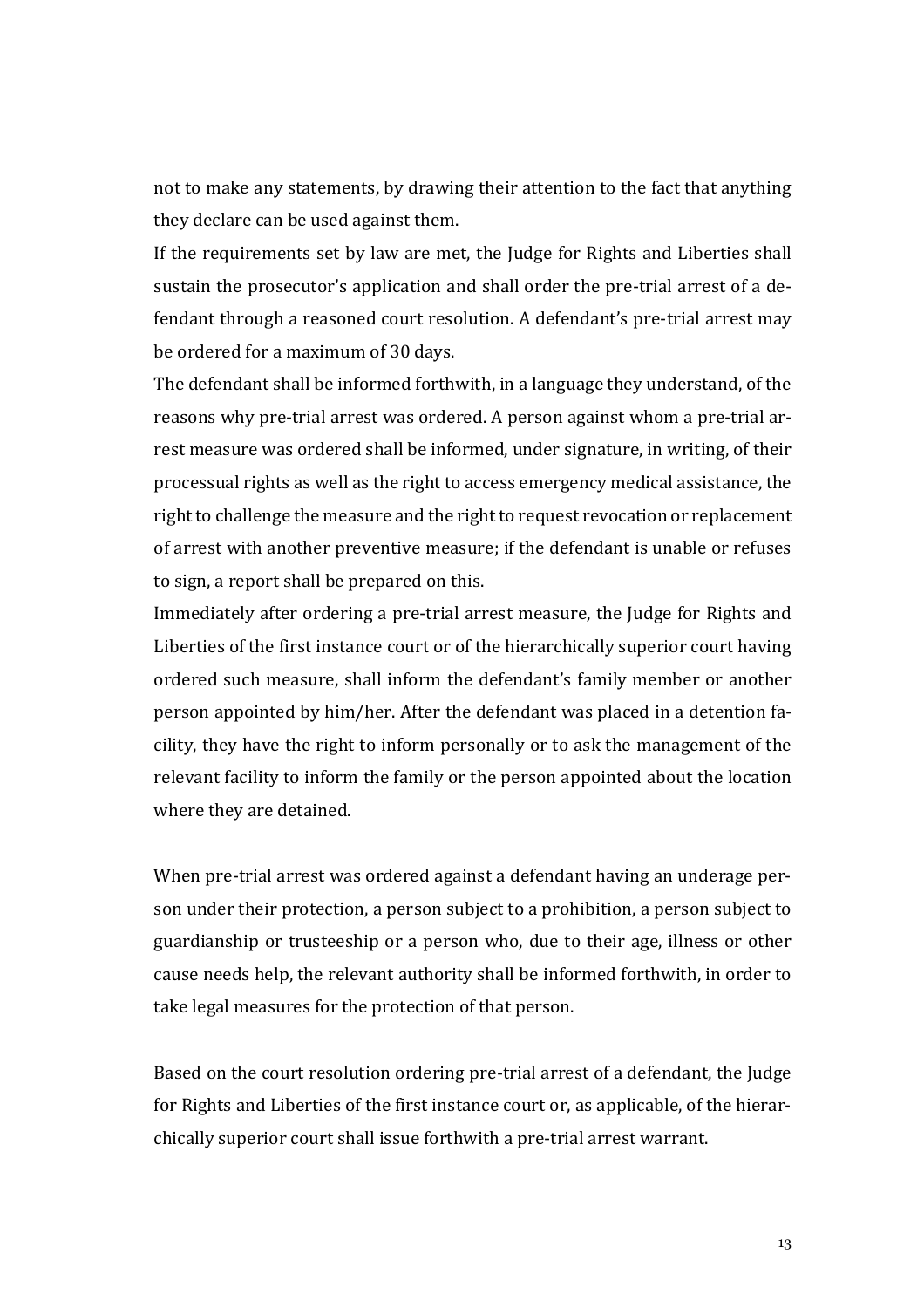If the same court resolution ordered the pre-trial arrest of several defendants, one warrant shall be issued for each of them.

A pre-trial arrest warrant shall indicate:

a) the court with which the Judge for Rights and Liberties having ordered the pre-trial arrest measure works;

b) the warrant issuance date;

c) the surname and first name and the capacity of the Judge for Rights and Liberties having issued the warrant;

d) the defendant's identification data;

e) the term for which the pre-trial arrest of the defendant was ordered, by mentioning the date when it expires;

f) the charges against the defendant, by indicating the date and place of their commission, their legal classification, the offenses and the penalty set by law;

g) the actual grounds having caused pre-trial arrest;

h) the order to arrest the defendant;

i) the location where the defendant placed in pre-trial arrest will be detained;

j) the signature of the Judge for Rights and Liberties;

k) the signature of the present defendant. In the event that they refuse to sign, this shall be mentioned in the warrant.

When an arrest warrant was issued after hearing the defendant, the judge having issued the warrant shall hand a copy of the warrant to the arrested person and to the law enforcement body. If a victim requests to be informed of the release in any way of the arrested person, the judge who issued the warrant shall mention this in a report, which shall be delivered by them to the law enforcement body.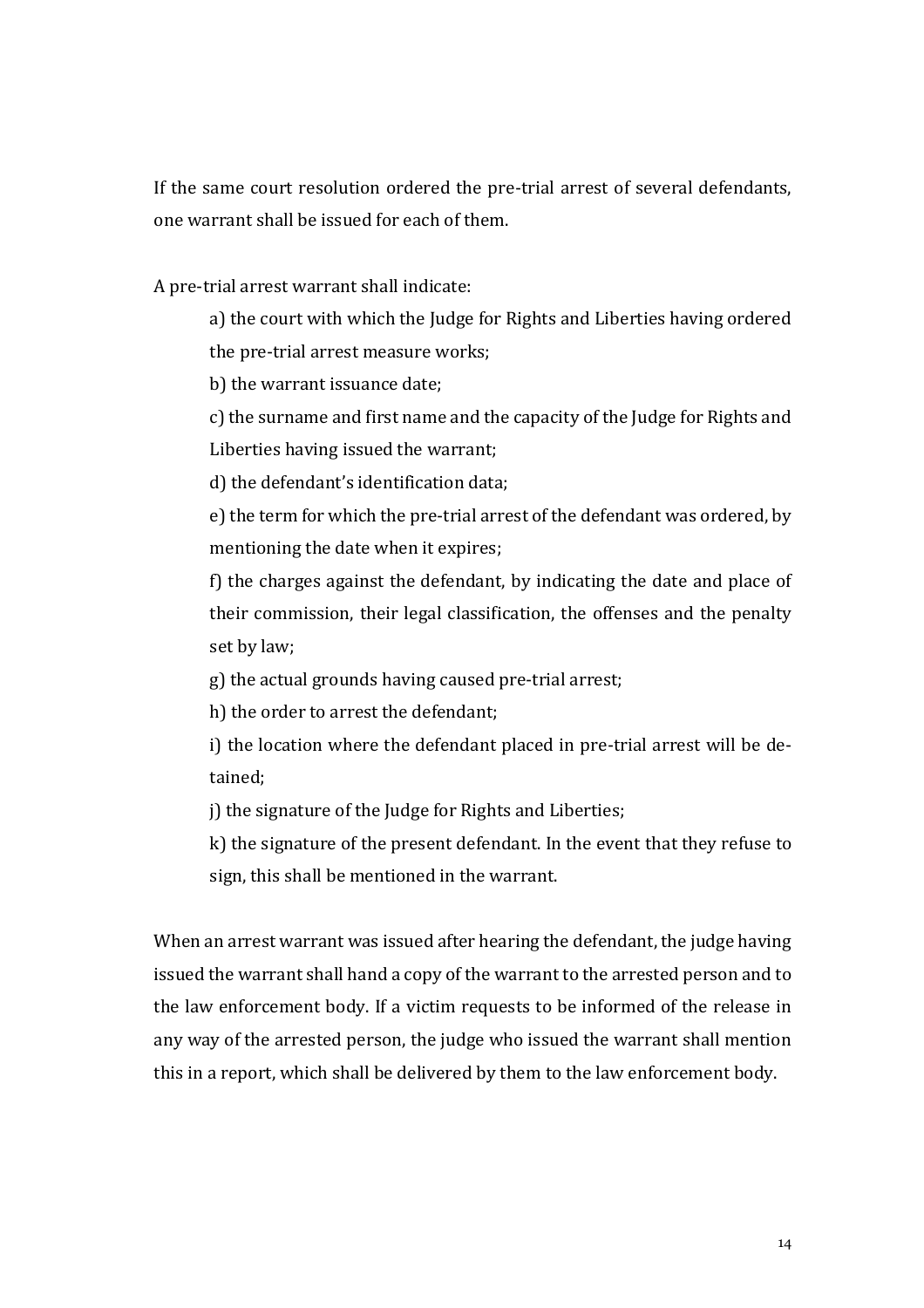For the enforcement of a pre-trial arrest warrant, law enforcement bodies may enter the domicile or residence of any person, without their permission, as well as the premises of any legal entity, without permission from its legal representative, if there are reasons generating a reasonable suspicion that the person indicated in the warrant is at that domicile or residence.

In the event that the pre-trial arrest of a defendant was ordered in absentia due to health condition, to a force majeure event or a state of necessity, the defendant shall be brought, upon cessation of such reasons, before the Judge for Rights and Liberties having ordered the measure or, as applicable, before the Preliminary Chamber Judge or the judicial panel with which the case is pending disposition.

When a person indicated in a pre-trial arrest warrant was not found, the law enforcement body in charge of enforcing the warrant shall prepare a report confirming this and shall inform the Judge for Rights and Liberties having ordered such pre-trial arrest, as well as the competent bodies, in order for them to put out a wanted order and to place the person the border watch list.

During the criminal investigation, the term of a defendant's pre-trial arrest may not exceed 30 days, except for situations where this is extended under the law.

The pre-trial arrest of a defendant may be extended during the criminal investigation if the grounds having caused the initial arrest further require the detention of the defendant or there are new grounds justifying the extension of such measure.

An extension of pre-trial arrest can only be ordered upon a reasoned application submitted by the prosecutor conducting or supervising the criminal investigation.

A proposal to extend pre-trial arrest shall be submitted along with the case file with the Judge for Rights and Liberties, at least 5 days before the pre-trial arrest term expires.

The defendant is heard by the Judge for Rights and Liberties in respect of all reasons on which the proposal to extend the pre-trial arrest term is based in the presence of a retained or court appointed counsel.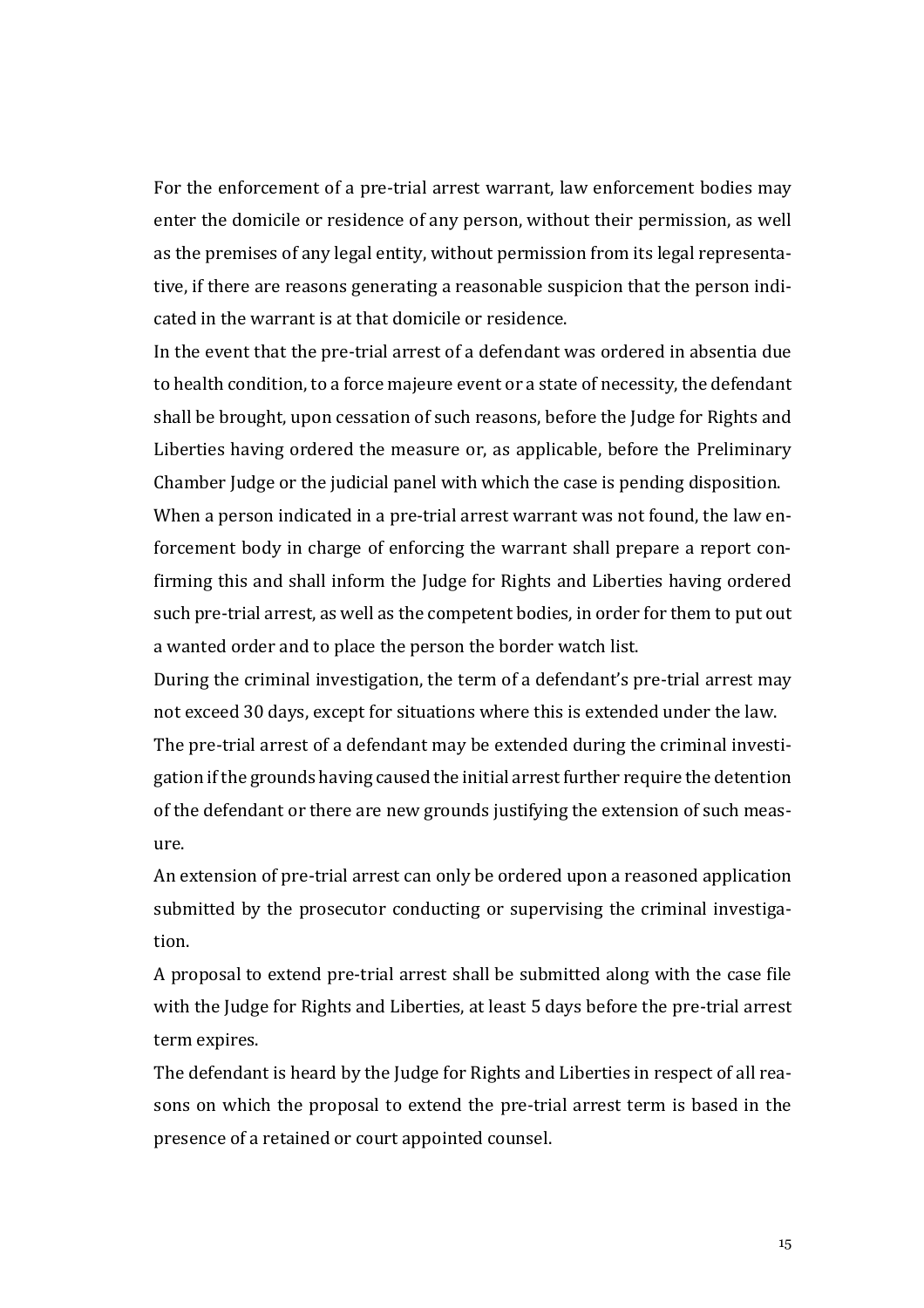If a defendant placed in pre-trial arrest is admitted to a hospital and due to health related reasons cannot be brought before the Judge for Rights and Liberties or when, due to force majeure events or a state of necessity, their transfer is not possible, the proposal will be considered in the absence of the defendant, but only in the presence of their counsel, who shall be allowed to argue in court. The prosecutor's attendance is mandatory.

The Judge for Rights and Liberties shall rule upon an application for extension of the pre-trial arrest term before the expiry of such term.

The Judge for Rights and Liberties may also award, during the criminal investigation, further extensions. However, each such extension shall not exceed 30 days The total duration of the defendant's pre-trial arrest during the criminal investigation cannot exceed a reasonable term, and can be no longer than 180 days (see the Constitutional provisions).

During the trial in first instance, the total duration of a defendant's pre-trial arrest may not exceed a reasonable period of time and cannot exceed half of the special maximum limit provided by law for the offense for which the court was informed. In all cases, the duration of pre-trial arrest in first instance may not exceed five years.

If, based on medical documents, it is ascertained that a defendant placed in pretrial arrest suffers from a disease that cannot be treated in the medical network of the National Administration of Penitentiaries, the management of the detention facility orders that such defendant be treated in the medical network of the Ministry of Health under constant guardianship. The reasons that led to this measure shall be communicated immediately to the prosecutor, during the criminal investigation, to the Preliminary Chamber Judge, during this procedure, or to the Court, during the trial.

Preventive measures shall lawfully cease in the following cases: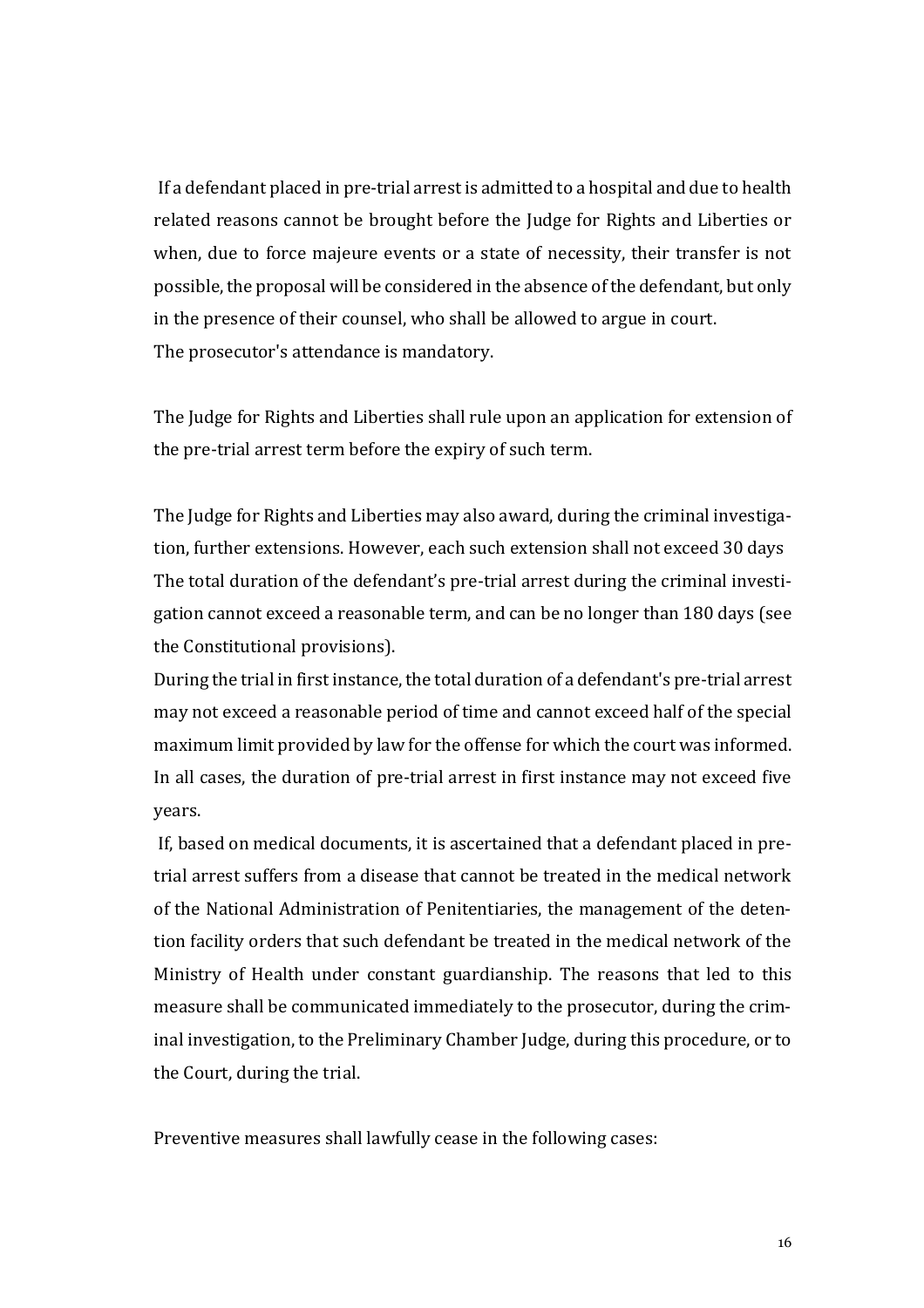a) upon expiry of the term provided by law or established by judicial bodies; b) in case the prosecutor decides to drop charges or the court issues a judgment for acquittal, termination of criminal proceedings, waiver of penalty, deferral of penalty or a suspended sentence under supervision, even if this is not final; c) on the date when the judgment to convict the defendant remains final; d) in other cases specifically provided by law.

A pre-trial arrest and house arrest lawfully ceases as follows:

a) during the criminal investigation or during the trial in first instance, upon reaching the maximum term provided by law;

b) during appeal, if the measure reached the duration of the penalty established by the court sentence ordering conviction.

A preventive measure is revoked ex officio or upon request, if the reasons that caused it ceased or new circumstances confirming the unlawfulness of such measure occurred. The measure can be revoked also when the release of the suspect or the defendant is ordered, if they are held in custody or are under pre-trial arrest, unless arrested in another case.

A preventive measure is replaced, ex officio or upon request, by a less severe preventive measure, if the requirements provided by law for its ordering are met and, after an assessment of the case's specific circumstances and the defendant's conduct in the process, it is deemed that the milder preventive measure is sufficient to achieve the objective laid down by Art. 202

When the defendant is present, the application is ruled only after the defendant is heard on all grounds on which the application is based, in the presence of a retained or court appointed counsel. Such application may rule on also in the absence of the defendant, when they fail to come before the court, although duly summoned, or when, due to health reasons, force majeure events or a state of necessity they cannot be brought before the court, but only in the presence of the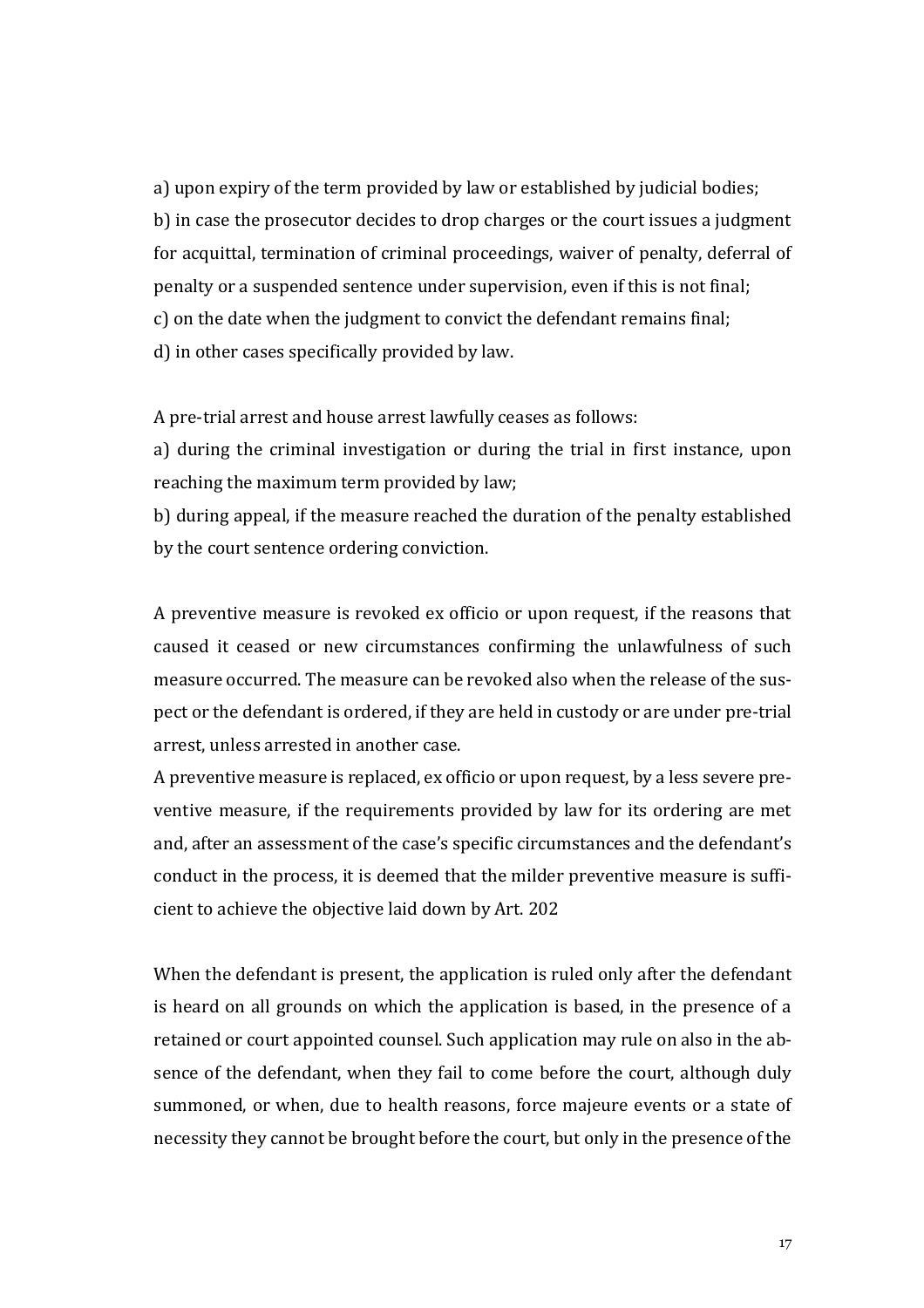retained or court appointed counsel who is allowed to argue in court. The prosecutor's attendance is mandatory.

#### *Special provisions on preventive measures enforced against juveniles*

Juveniles are considered less than 18 years old. According to Romanian law, children under 14 are not considered responsible. Between 14 to 16 years old they are held responsible if it is proven they were responsible by the time of the deed. Over 16 they are criminally responsible.

However, taking in custody and pre-trial arrest may be ordered exceptionally against an underage defendant, only if the effects of their deprivation of freedom on their personality and development are not disproportionate to the objective pursued by such measure.

In determining the duration of a pre-trial arrest measure, the defendant's age at the date of ordering, extending or maintaining such measure shall be considered. When ordering the taking in custody or the pre-trial arrest of a juvenile, the minor's legal representative or, where appropriate, the person in whose care or supervision the minor is, has to be notified

Special conditions for enforcing the taking in custody and pre-trial arrest measures against juveniles

The special detention regime of juveniles shall be established by Law on the Service of Penalties and Measures Ordered by Judicial Bodies during the Criminal Trial, based on age particularities, so the preventive measures taken against them should not harm their physical, mental or moral development.

## **3. Statistics**

The data on the number of persons remanded have been obtained from three institutions, as follows:

1. The General Inspectorate of the Romanian Police – The direction of the judiciary police records, statistics and the operative records regarding the number of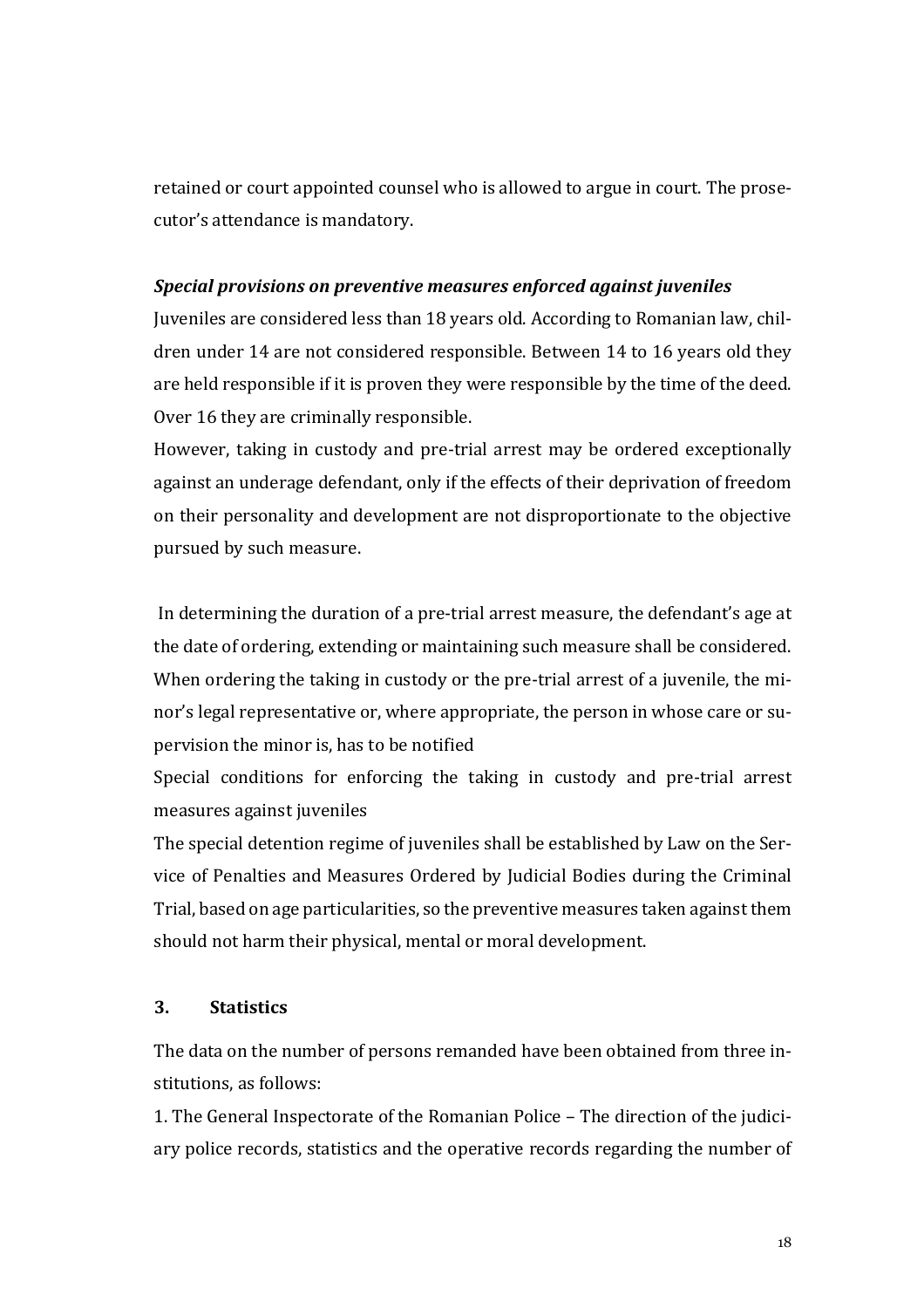persons who have been remanded and placed within the retaining and the preventive arrest centres within the Romanian Police;

2. The National Administration of Penitentiaries, with regards to the number of persons who have been remanded and have remained in prison subordinated to this structure;

3. The Superior Council of the Magistracy, the data required for the dynamics of preventive measures prepared within the framework of the criminal processes. 4. The National Institute of Statistics, in its yearly directories provides data on the dynamics of the crime phenomenon, the number of the offenses investigated and solved by the police, the number of convicts with final decisions as well as those who serve custodial sentences or under educational measures.

The reference period for the requested data has been the period 2011-2016. At the same time when we examine these data, we must take into account that on 01.02.2014 a new Penal Code has entered into force. As shown above, this new Penal Code introduced a series of fundamental changes regarding the ruling of the pre-trial detention and also expands the alternative measures to the pre-trial detention.

According to the statistic report SPACE I (2014), the average of the prison population at European level was of 124 prisoners to 100,000 inhabitants. Romania had, at that time, a population of 31.637 persons, above level of the European Communities, with 158,6 inmates to 100,000 inhabitants. Compared with 2013, Romania witnessed a descendant trend of the number of persons incarcerated by 4,1 %.

In 2014, a number of 401.094 offences were investigated and solved by the police, 320.255 of them being sent to court. 40.832 persons have been convicted definitively, the penalties imposed by courts being the imprisonment (10.010 causes); conditional suspension of execution of penalty (22.557 causes), the suspension of the penalty execution under supervision (2.764 causes). There have also been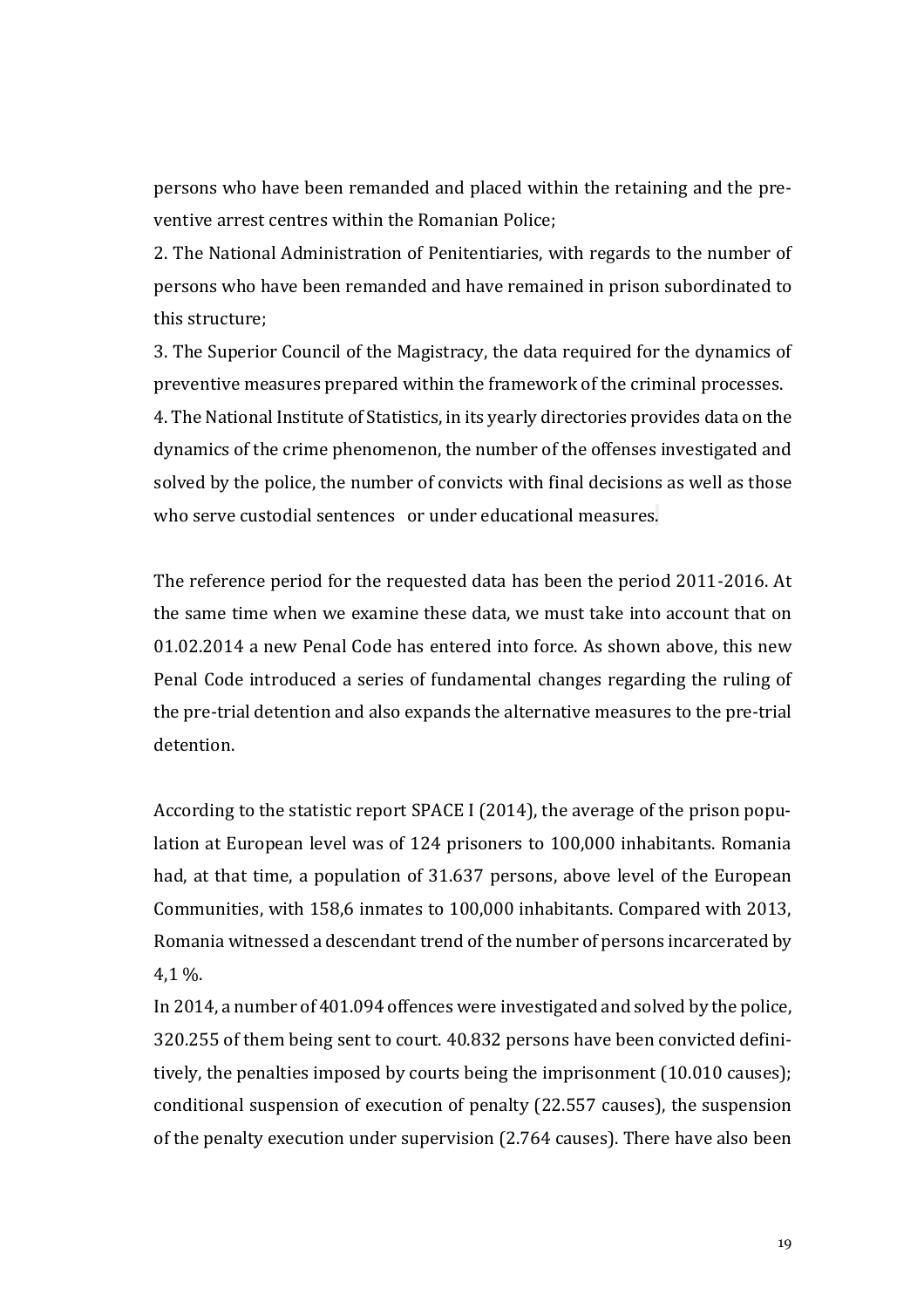given 336 educational measures custodial arrangements in case of persons under age at the time of the offence.

Regarding the incarcerated persons with definitive and irrevocable sentence, or held in preventive arrest or in juvenile detention centre, the dynamics for 2011- 2015 is as follows:



The dynamics of the persons held in arrest and preventive detaining centres of the Romanian Police, for the period 2011-2015 show the following (stock and flow – the persons coming from the previous year and the new ones during the whole year):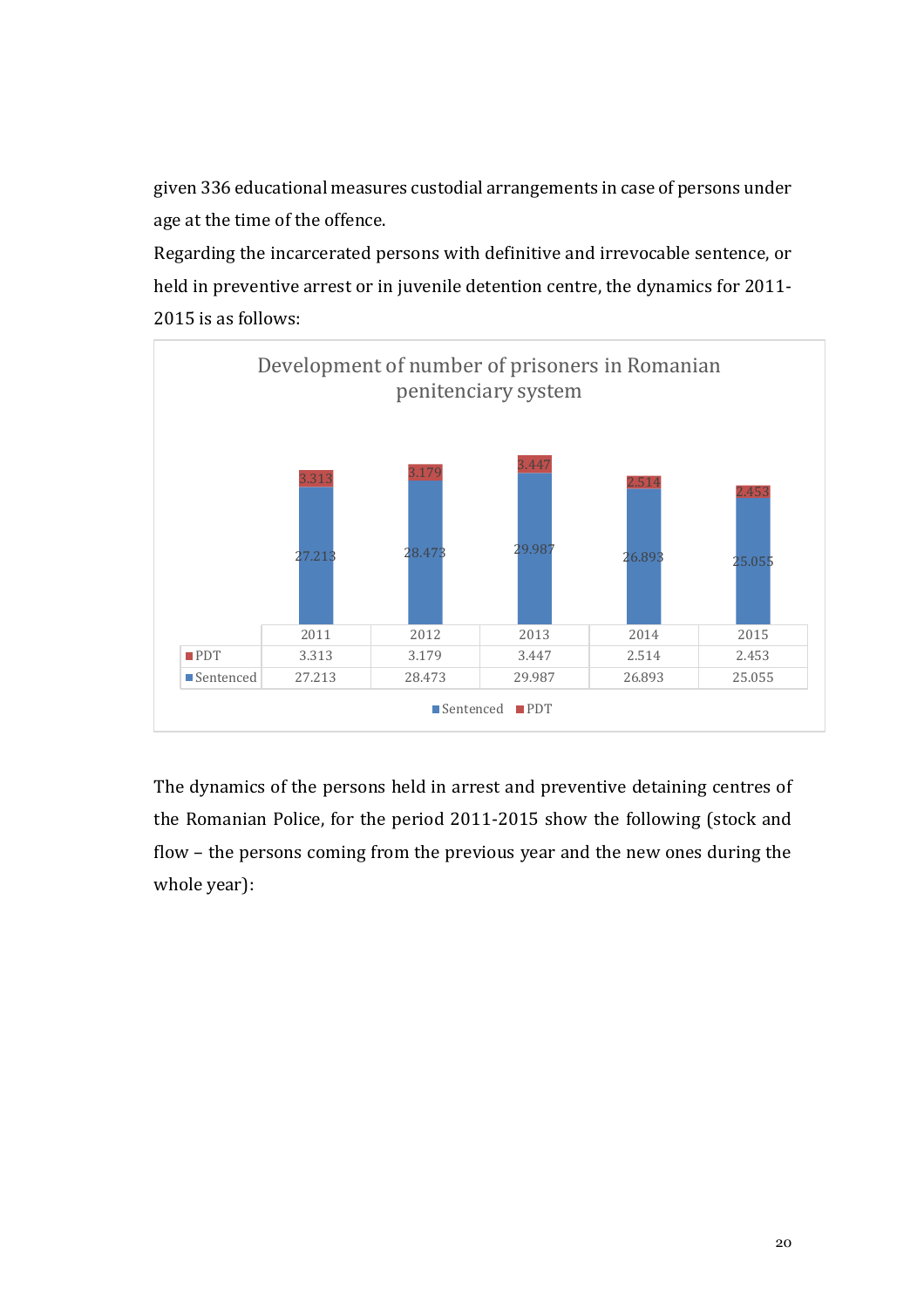

The downtrend for 2014-2015 is the result of the provisions of the new penal procedures that entered into force on 01.02.2014 and which regulate in a more accurate manner how pre-trial detention can be imposed. Another significant reason for this trend is that the new penal legislation provided for more alternatives to PTD than the previous one.

Regarding the preventive measures ordered by the courts for the period 2011- 2015 the dynamic is as follows (only the new PTD imposed – flow, during the whole year):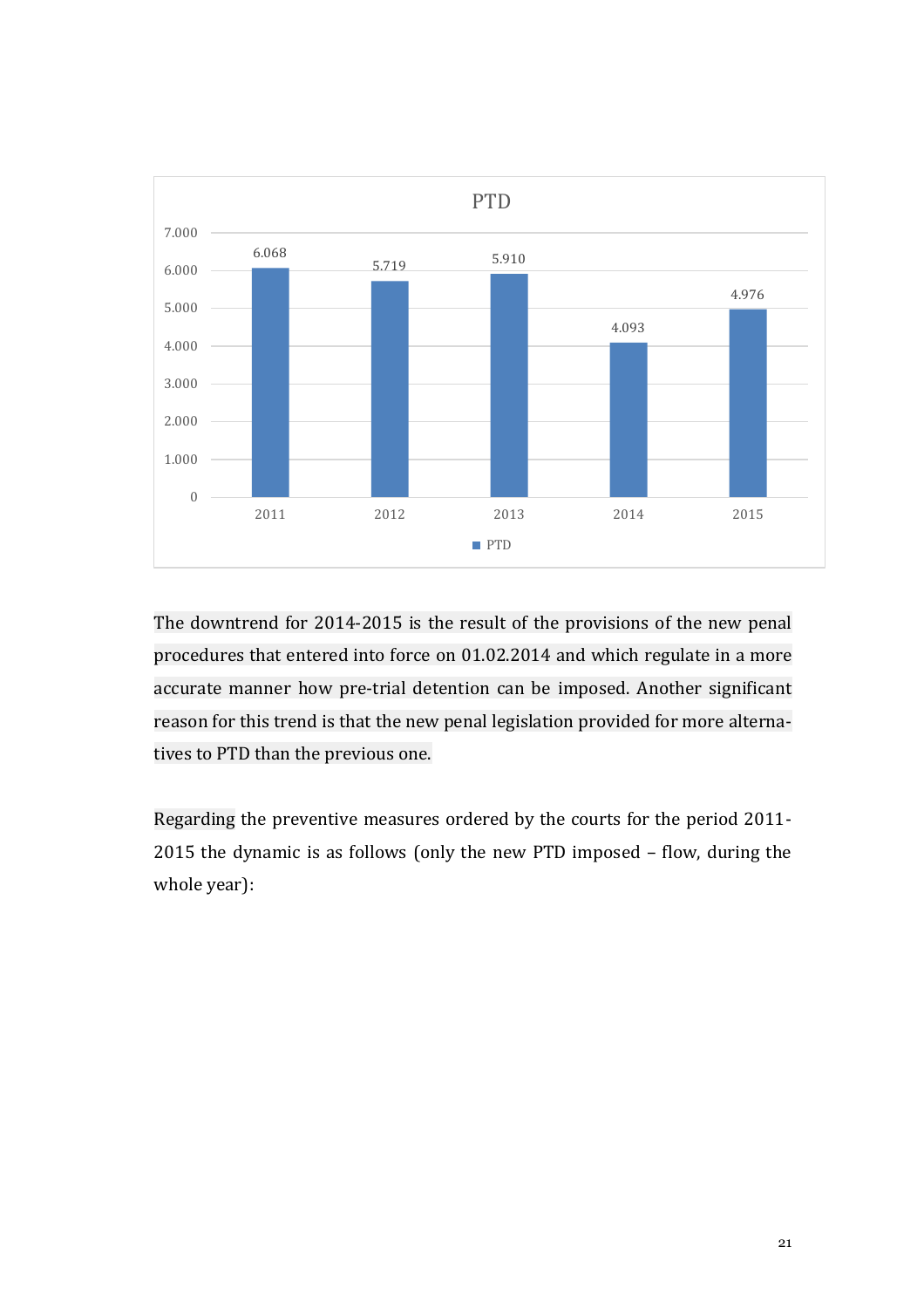

#### **4. Literature review**

This section presents briefly the current state of affairs regarding the literature dedicated to preventive arrest and other preventive measures. As there is a new Criminal Procedure Code in force since 1st February 2014, the literature included was only from this moment onwards.

The literature search was conducted using Romanian versions of key words such as 'preventive arrest', 'preventive measures', 'judicial control', 'judicial control on bail' and 'home arrest'.

Most of the literature identified describes the content or the procedure for imposing the preventive arrest (Diaconu, 2015; Tuculeanu, A. and Sima, C., 2015) or the judicial control and the judicial control on bail (Potrivitu, 2015)

Another important part of the literature addresses important gaps or difficulties in relation to preventive arrest. Ivan and Ivan (2016), for instance, look into how the preventive arrest can be imposed when the defendant is abroad. Tomulet (2016) critically analyzes the Romanian practice around the notion of threat to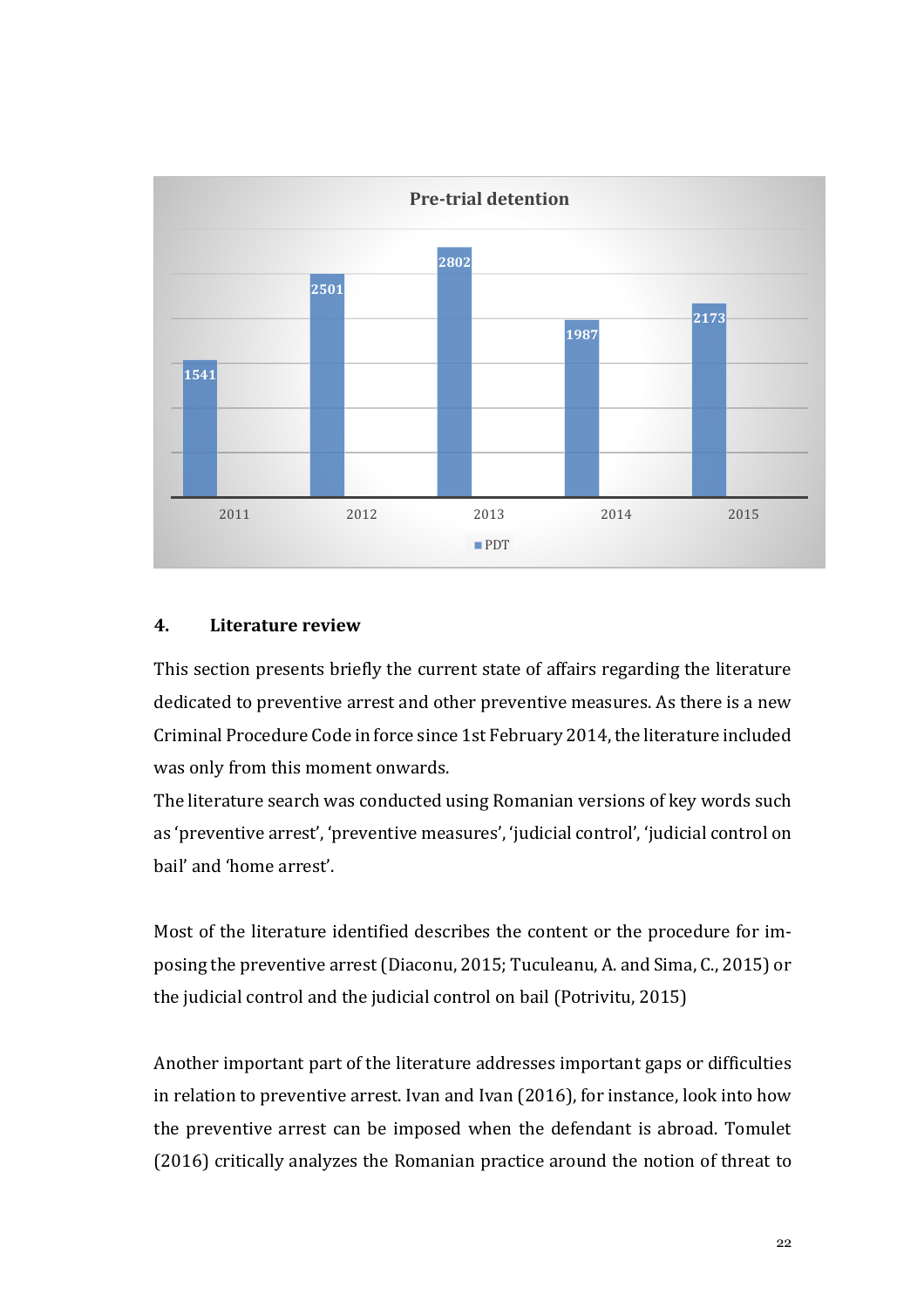public against the ECHR jurisprudence. Ghigheci (2015) emphasizes the need to align the reasons to impose deprivation of liberty to the judicial practice of the ECHR. The principle of proportionality is the subject of Grigorie (2015) who concludes that individual freedom established in the Constitution should not be an absolute one but it should be restricted when the public order is at risk. But how the proportionality principle is applied in concrete situations is a different matter. In his opinion, the principle of proportionality should be structured along these two notions: necessity and adequacy. The necessity is measured in a concrete situation and not in a generic one. To be adequate, the measure should be the less intrusive one among those able to reach the legit aim. The author mentioned the Ploski v. Poland (2002) to illustrate how the principle of proportionality should be used. He also reminds the readers about the Calmanovici v. Romania and Tarau v. Romania where the Strasburg Court decided that Romania should take more in consideration the alternatives to pre-trial detention.

Human rights in case of preventive arrest is also the focus of Tudorascu paper (2015). Issues like overcrowding, material conditions and proportionality are the main challenges for the European Convention of Human Rights. Doseanu (2015) argues that judicial practice lacks uniformity when it comes to hearing the defendant before imposing the preventive arrest. Furthermore, not hearing the defendant before imposing this measure should attract the nullity of the measure. In another paper, Doseanu and Doseanu (2015) stress on multiple contradictions existent in the Criminal Procedure Code in relation to preventive arrest and judicial control on bail. For instance, there is no clear procedure in place for imposing the judicial control on bail. The only procedure provided in the Criminal Procedure Code is when the PTD is replaced by judicial control on bail.

To conclude, most of the literature published after 2015 on the preventive measures is descriptive and focuses on different aspects of theory or practice.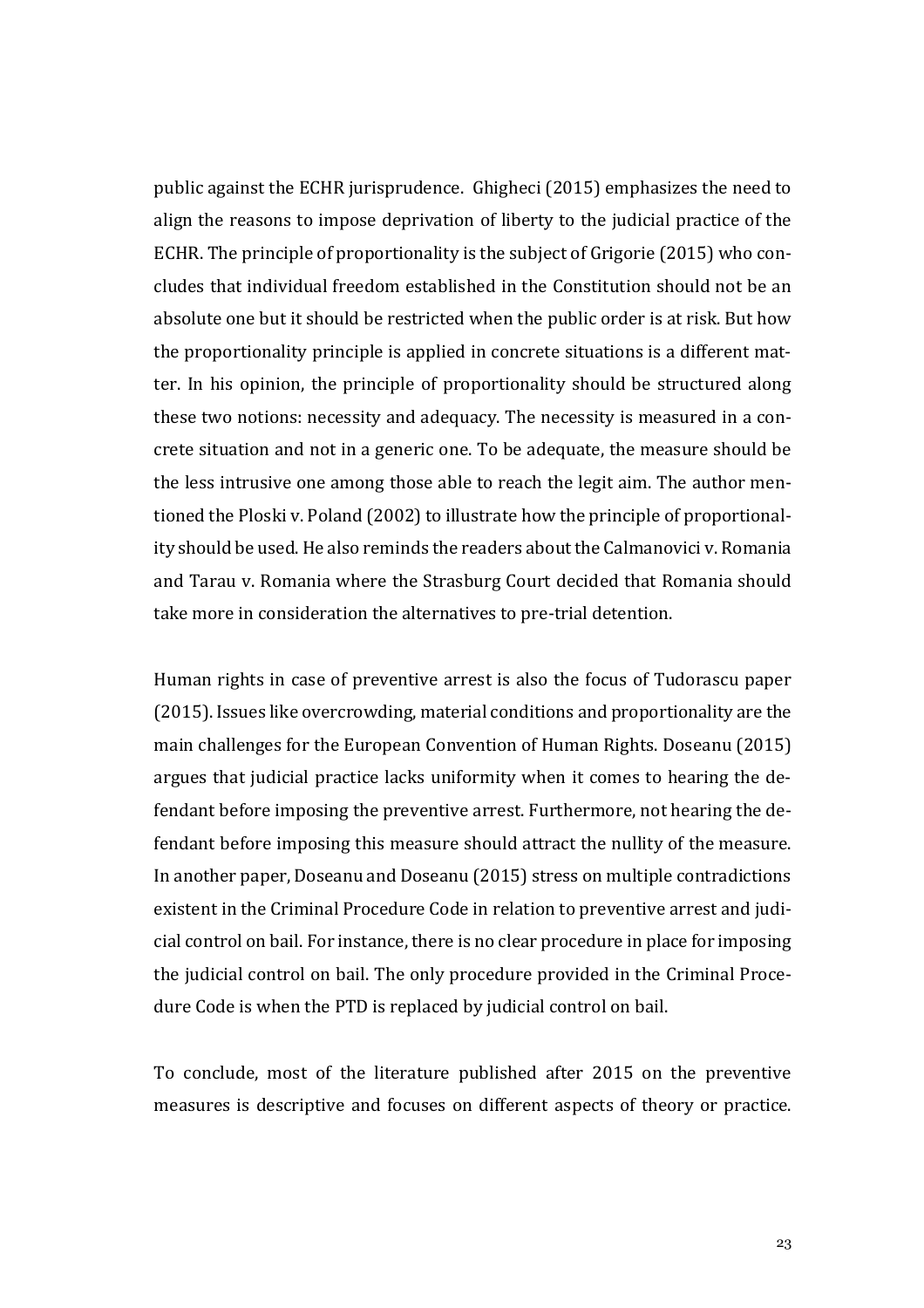The only semi-analytic papers are those focusing on the Romanian legislation and practice in contrast with the ECHR jurisprudence.

However, based on this limited literature, we can conclude that proportionality and the use of non-custodial alternatives to pre-trial detention are possible difficulties in the Romanian law and practice.

### **5. Pre-Trial Detention in the media**

-

Most of the references in the mass media in Romania with regard to the PTD are made in the context in which, on the background of the fight against corruption, a number of important political or business people were remanded. The fact that on several occasions they were shown handcuffed while leaving the headquarters of the National Anti-corruption Direction generated a series of debates in the mass-media with regard to this procedure, with references to the practices which were adopted in other European countries but also by the analysis of the caselaw of the CEDO court<sup>2</sup>.

Most of the newspapers and TV stations reflect the poor conditions and the ECHR jurisprudence regarding the pre-trial detention facilities and detention conditions. A number of aspects were revealed referring to precarious hygienic conditions in the detention areas, overcrowding and in the material degradation<sup>3</sup> of the facilities.

In other cases mass media comment on the leniency of the court when not imposing PTD on 'horrible' crimes. For example, in the case of a person being investi-

<sup>2</sup> http://www.contributors.ro/administratie/justitieordine-publica/utilizarea-catuselor-%E2%80%93 da-nu-poate-uneori-%E2%80%A6/

<sup>3</sup> Poveşti incredibile despre condiţiile din arestul Poliţiei, Cuget liber, 17.09.2011, [http://www.cugetliber.ro/stiri-eveniment-povesti-incredibile-despre-conditiile-din-arestul-politiei-](http://www.cugetliber.ro/stiri-eveniment-povesti-incredibile-despre-conditiile-din-arestul-politiei-105348)[105348](http://www.cugetliber.ro/stiri-eveniment-povesti-incredibile-despre-conditiile-din-arestul-politiei-105348)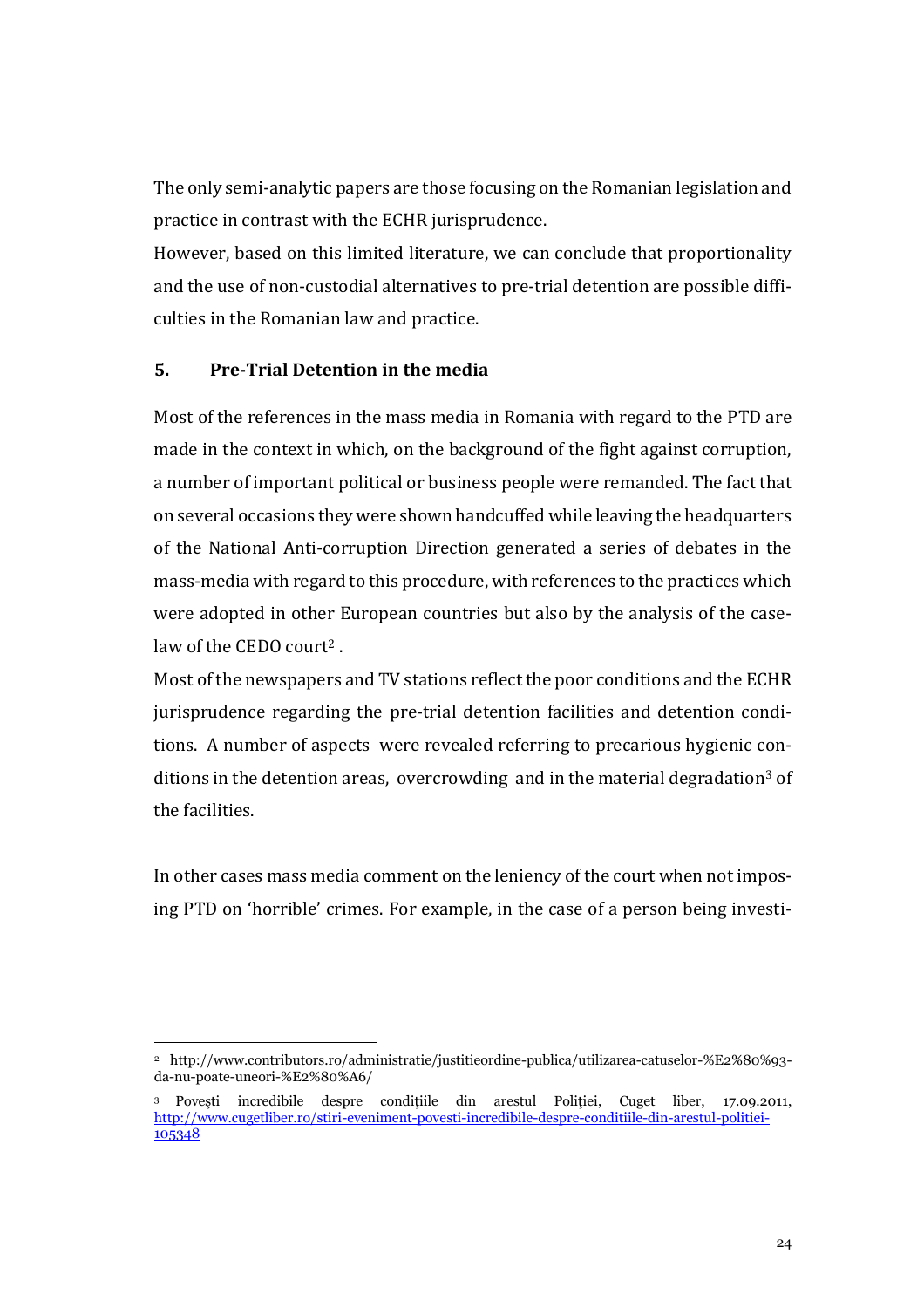gated for manslaughter and running away from the scene of the accident, the titles of mass-media made reference to the fact that the magistrates " have left the driver in liberty " <sup>4</sup> .

In certain situations, the reaction of the mass-media comes on the background of a state of emotion created in the public's opinion of a substantial media coverage of the case in the press or social network accounts.

Also in some situations there is a tendency for mass-media to present the cases when a person is investigated in liberty, as a failure of the prosecutors in their investigation. This fact is visible in particular in the case of the personalities from the political area or of the business environment. There were times when the press uses such words as "blow" or "failure"<sup>5</sup> .

In some situations where the courts decide replacing detention or application of alternatives to PTD, mass-media notes that these persons "were left in liberty" without specifying that alternative measures decided for them imply compliance to several conditions6.

We have not identified the existence of substantial concerns of journalists to present the grounds for the decision of the magistrates to investigate in liberty some suspects/defendants. Sometimes they even provide contradictory information

-

<sup>4</sup> Autorul accidentului mortal prins la îndemnul poliţistului Godină, lăsat în libertate, Mediafax, 28.08.2016 [http://www.mediafax.ro/social/autorul-accidentului-mortal-prins-la-indemnul](http://www.mediafax.ro/social/autorul-accidentului-mortal-prins-la-indemnul-politistului-godina-lasat-in-libertate-15621054)[politistului-godina-lasat-in-libertate-15621054](http://www.mediafax.ro/social/autorul-accidentului-mortal-prins-la-indemnul-politistului-godina-lasat-in-libertate-15621054)

<sup>5</sup> Lovitură încasată de DIICOT: Judecătorii au lăsat un important politician în libertate, [www.stiripesurse.ro,](http://www.stiripesurse.ro/) 17.06.2016, [http://www.stiripesurse.ro/lovitura-incasata-de-diicot-judecatorii](http://www.stiripesurse.ro/lovitura-incasata-de-diicot-judecatorii-au-lasat-un-important-politician-in-libertate_1139279.html)[au-lasat-un-important-politician-in-libertate\\_1139279.html](http://www.stiripesurse.ro/lovitura-incasata-de-diicot-judecatorii-au-lasat-un-important-politician-in-libertate_1139279.html)

<sup>6</sup> Arestări la Slobozia, într-un dosar de distrugere. Principalul suspect a fost lăsat liber, Adevărul, 04.11.2016, http://adevarul.ro/locale/slobozia/arestari-slobozia-intr-un-dosar-distrugere-principalulsuspect-fost-lasat-liber-1\_581c8ffd5ab6550cb83506f3/index.html ; Judecătoria CONSTANŢA a lăsat în libertate doi presupuşi violatori ai unei tinere de 19 ani, Evenimentul zilei, 26.08.2016, [http://www.evz.ro/judecatoria-constanta-a-lasat-in-libertate-doi-preuspusi-violatori-ai-unei-tinere](http://www.evz.ro/judecatoria-constanta-a-lasat-in-libertate-doi-preuspusi-violatori-ai-unei-tinere-de-19-ani.html)[de-19-ani.html](http://www.evz.ro/judecatoria-constanta-a-lasat-in-libertate-doi-preuspusi-violatori-ai-unei-tinere-de-19-ani.html) ; Un violator din Bârlad a fost lăsat în libertate, [www.jurnalisti.ro,](http://www.jurnalisti.ro/) 09.01.2016, [http://www.jurnalistii.ro/creator-de-moda-din-barlad-acuzat-ca-ar-fi-violat-o-eleva-olimpica-lasat](http://www.jurnalistii.ro/creator-de-moda-din-barlad-acuzat-ca-ar-fi-violat-o-eleva-olimpica-lasat-libertate)[libertate](http://www.jurnalistii.ro/creator-de-moda-din-barlad-acuzat-ca-ar-fi-violat-o-eleva-olimpica-lasat-libertate)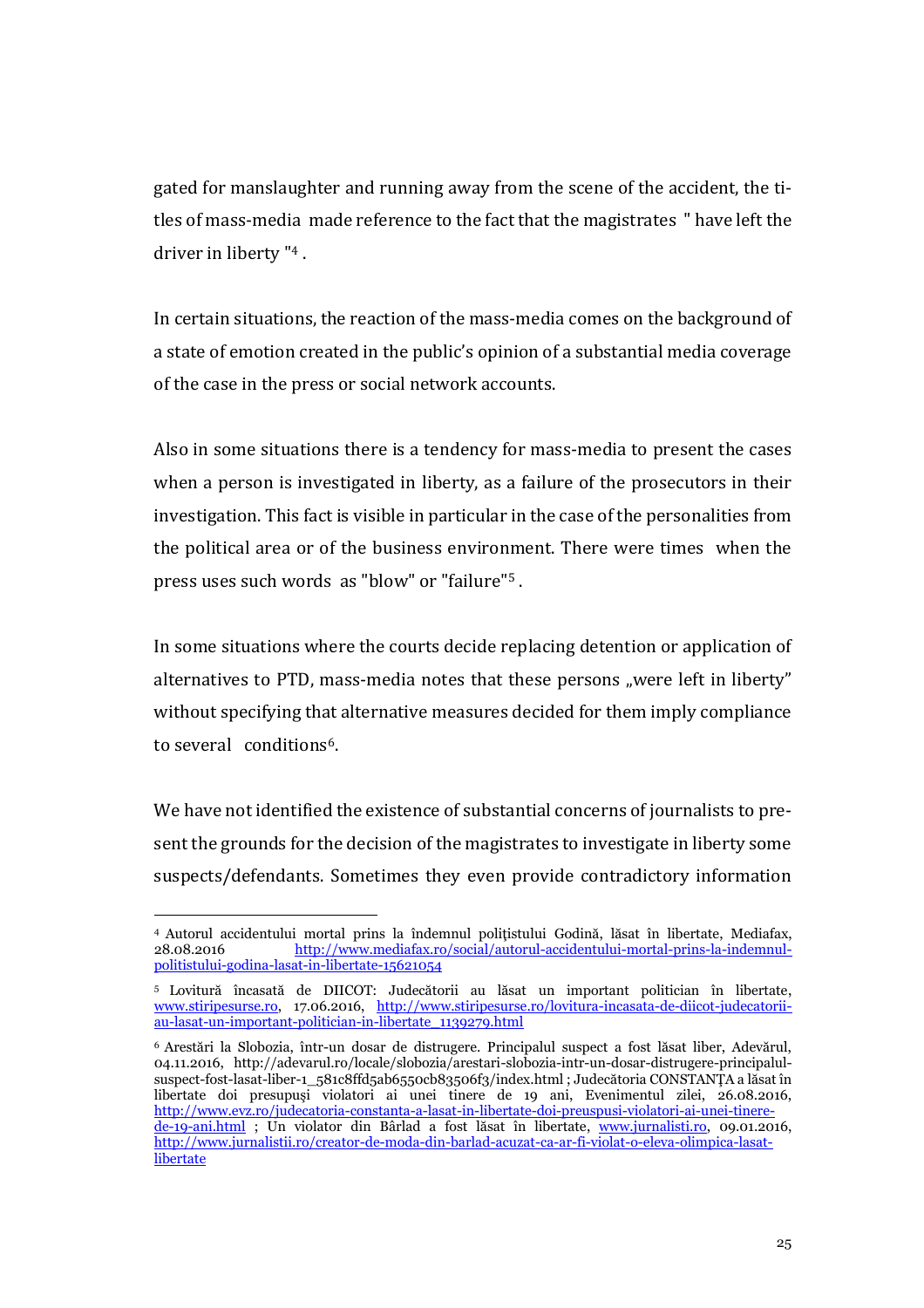within the same material, stressing, for example, that the decision of non-custodial investigation has been taken as a result of lack of evidence regarding the existence of the offense.

In these cases, words like "rapist", "necrophile" or "thug" were used. Also, headlines used in these situations, have a strong negative load and use words like "incredible" or "outrageous"7.

Investigating suspects or defendants without being detained, are sometimes presented in a negative light in the media. Sometimes titles such as "What insolence!", "nerve", "incredible" are used when referring to them.

Our observation is that media shows little interest for the protection of the right to private life. Many times the defendants appear presented in photos that allow their identification. Sometimes media even supplies information permitting their localization. .

## **6. Alternatives to Pre-Trial Detention**

According with the New Criminal Procedure Code, the alternatives to PDT are:

- a. Judicial control (*controlul judiciar*)
- b. Judicial control on bail (*controlul judiciar sub cauțiune*)
- c. House arrest (*Arestul la domiciliu*)

In all cases the official body responsible for implementing these measures is the Police.

## *6.1 Judicial control (controlul judiciar)*

j

<sup>7</sup> TUPEU! Atacatorul taximetristului botosanean vrea in LIBERTATE!, Gazeta de Botoșani, 26.02.2016, [http://www.gazetabt.ro/local-tupeu-atacatorul-taximetristului-botosanean-vrea-in-libertate-cum](http://www.gazetabt.ro/local-tupeu-atacatorul-taximetristului-botosanean-vrea-in-libertate-cum-comentezi.html)[comentezi.html;](http://www.gazetabt.ro/local-tupeu-atacatorul-taximetristului-botosanean-vrea-in-libertate-cum-comentezi.html) TUPEU: Proxeneţii care s-au ales cu arest la domiciliu vor libertate, 23.04.2014 [http://www.replicaonline.ro/tupeu-proxenetii-care-s-au-ales-cu-arest-la-domiciliu-vor-libertate-](http://www.replicaonline.ro/tupeu-proxenetii-care-s-au-ales-cu-arest-la-domiciliu-vor-libertate-172455/)[172455/;](http://www.replicaonline.ro/tupeu-proxenetii-care-s-au-ales-cu-arest-la-domiciliu-vor-libertate-172455/) TUPEU REVOLTĂTOR! Avocatul ieşean care a ucis un pieton ŞI A FUGIT de la locul accidentului se cere în LIBERTATE, 20.09.2016, http://www.evz.ro/tupeu-revoltator-avocatul-ieseancare-a-ucis-un-pieton-si-a-fugit-de-la-locul-accidentului-se-cere-in-libertate.html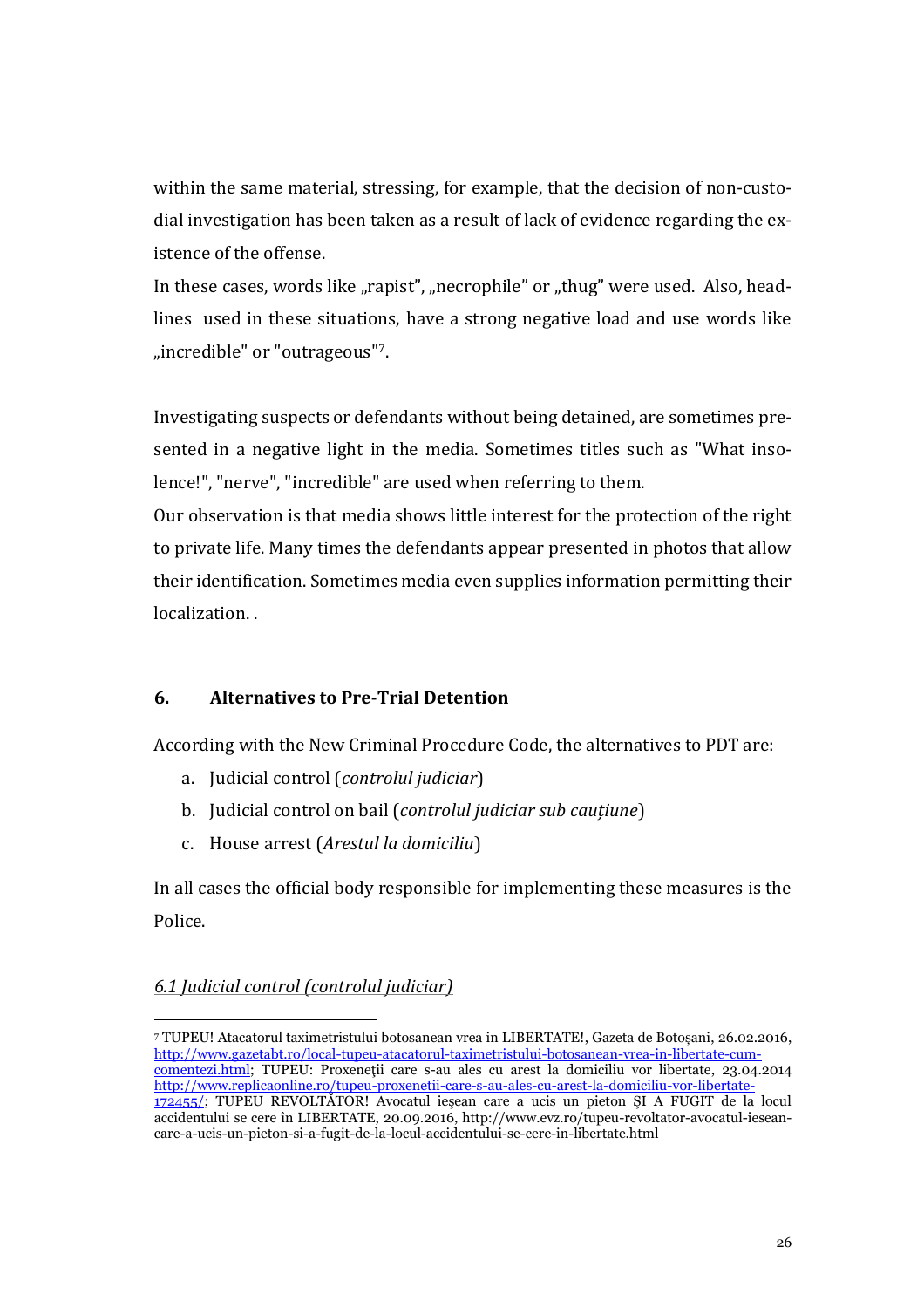During the criminal investigation, a prosecutor may order the judicial control measure against a defendant, if such preventive measure is necessary for the attainment of the purpose set by art. 202.

The Preliminary Chamber Judge, in preliminary chamber procedure, or the court, during the trial, may also order a judicial control measure against a defendant. The attending defendant shall be informed forthwith, in a language they understand, of the offense of which they are under suspicion of, and of the reasons for taking a judicial control measure.

A judicial control measure may be ordered only after hearing the defendant, in the presence of a retained or court appointed counsel.

A prosecutorial order through which a judicial control measure was taken can be challenged by a defendant through complaint with the Judge for Rights and Liberties of the court that would have the competence of jurisdiction to rule on the case in first instance within 48 hours of its communication. Providing legal assistance to the defendant and the prosecutor's participation are mandatory.

The Judge for Rights and Liberties may revoke such measure, if the legal provisions regulating the requirements for taking it were violated.

The Preliminary Chamber Judge or the court in which the case is pending may order, through a court resolution, the taking of a judicial control measure against a defendant, based on a reasoned application from the prosecutor or ex officio.

While under judicial control, a defendant shall comply with the following obligations:

a) to appear before the criminal investigation body, the Preliminary Chamber Judge or the court at any time they are called;

b) to inform forthwith the judicial bodies having ordered the measure or in which their case is pending on any change of domicile;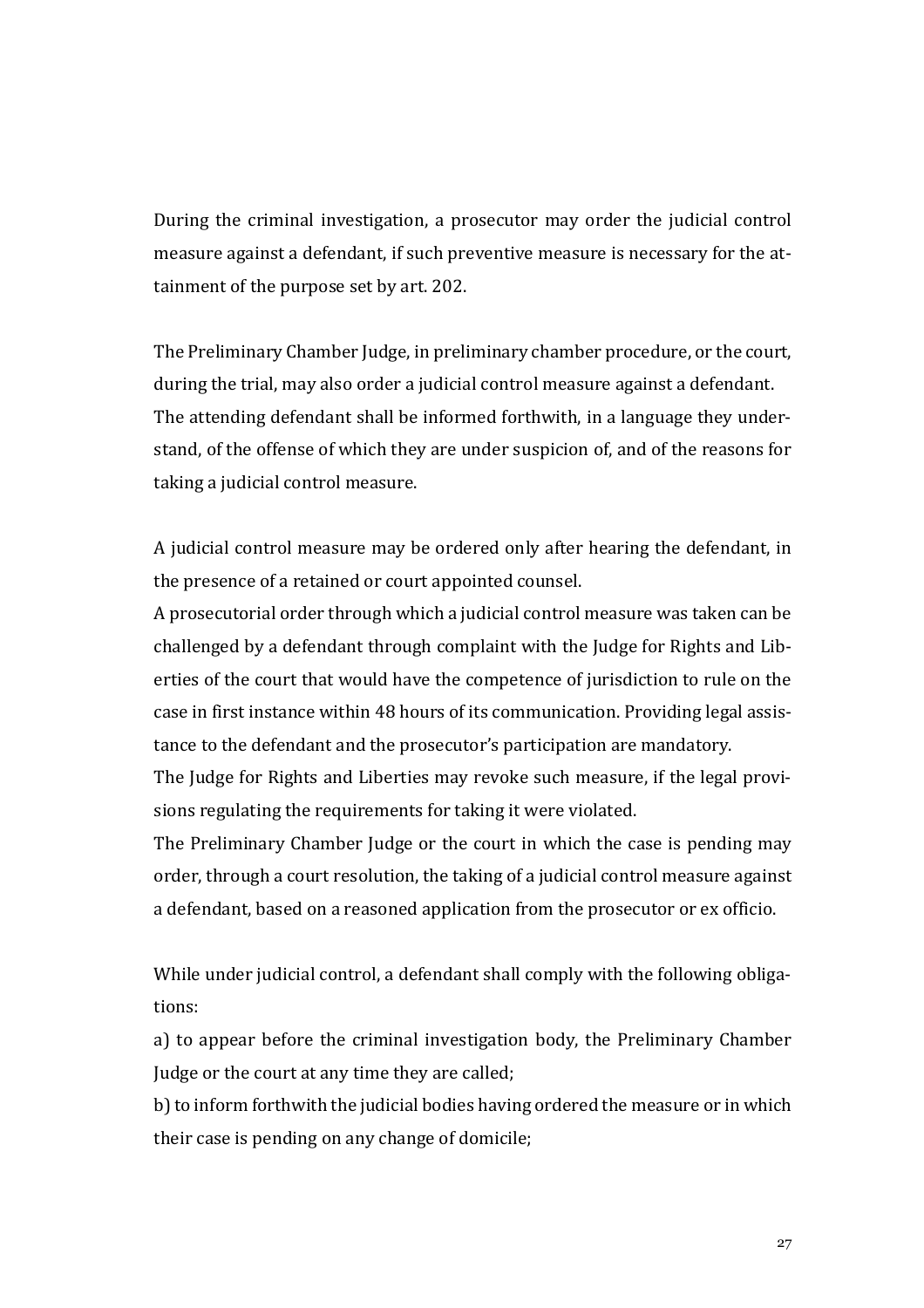c) to appear before the law enforcement body appointed to supervise them by the judicial bodies having ordered the measure, according to the supervision schedule prepared by the law enforcement body or whenever they are called.

Judicial bodies having ordered the measure may require that the defendant, during the judicial control, comply with one or more of the following obligations:

a) not to exceed a specific territorial boundary, set by the judicial bodies, without their prior approval;

b) not to travel to places set specifically by the judicial bodies or to travel only to places set by these;

c) to permanently wear an electronic surveillance system;

d) not to return to their family's dwelling, not to get close to the victim or the members of their family, to other participants in the committed offense, witnesses or experts or to other persons specified by the judicial bodies and not to communicate with these in any way, be it directly or indirectly;

e) not to practice a profession, craft or activity associated to their prior offence;

f) to periodically provide information on their living means;

g) to subject themselves to medical examination, care or treatment, in particular for the purpose of detoxification;

h) not to take part in sports or cultural events or to other public gatherings;

i) not to drive specific vehicles established by the judicial bodies;

j) not to hold, use or carry weapons;

k) not to issue cheques.

These are all the obligations that a judge may impose on a defendant under pretrial detention.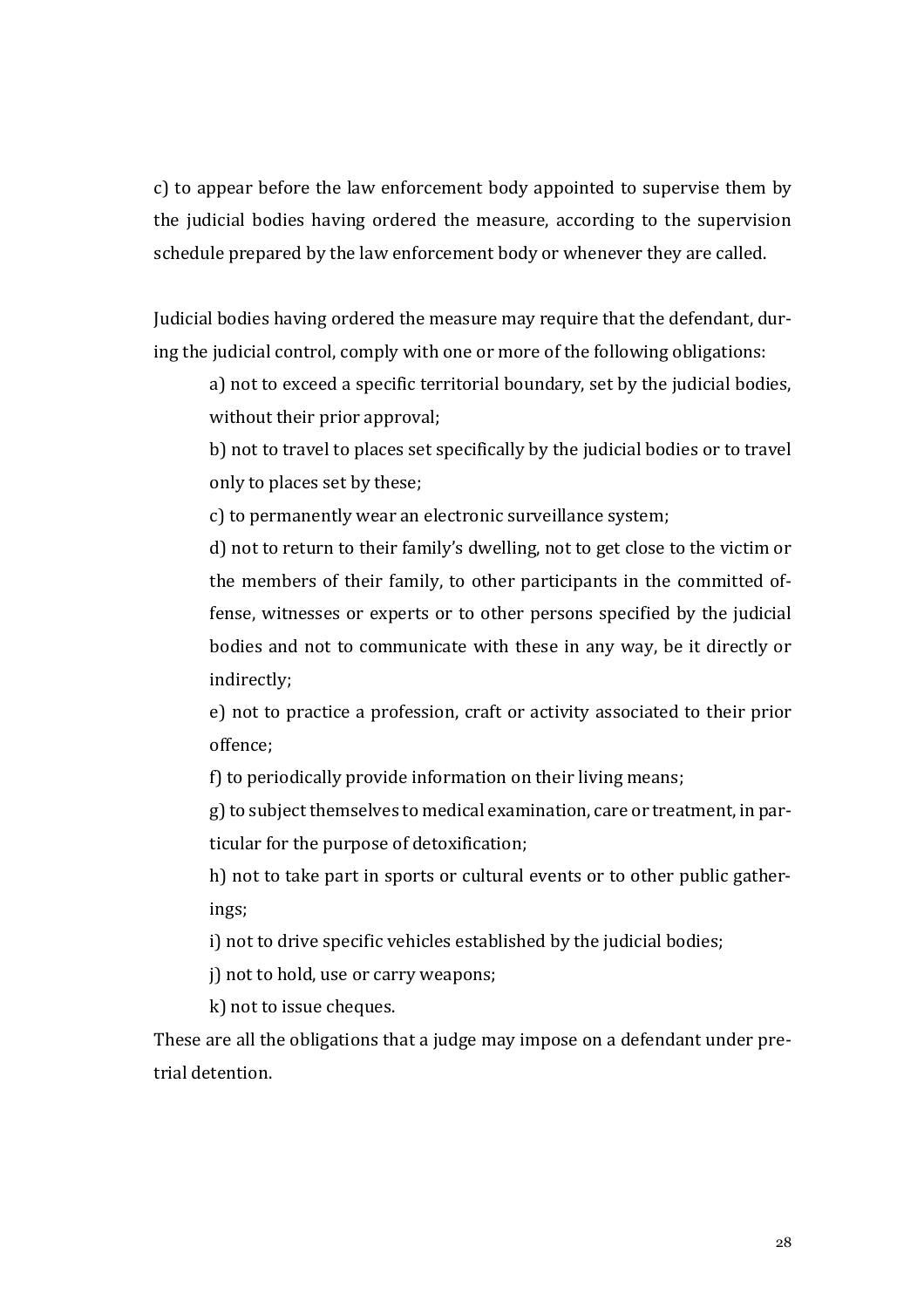A document ordering a judicial control measure specifies explicitly the obligations that have to be observed by a defendant during such measure, and they are warned that, in case of breaching in ill-faith the obligations resting upon them, a judicial control measure can be replaced by a house arrest measure or pre-trial arrest.

The observance by the defendant of the obligations resting upon them during a judicial control is supervised by the institution, body or authority appointed by the judicial bodies having ordered the measure, under the law.

The institution, body or authority periodically checks the compliance of obligations by the defendant, and if it finds violations shall immediately notify the prosecutor, during the criminal investigation, the Preliminary Chamber Judge, in preliminary chamber procedure, or the court, during the trial.

If, during the term of a judicial control measure, a defendant breaches in ill-faith their obligations or there is a reasonable suspicion that they intentionally committed a new offense in respect of which initiation of a criminal action against them was ordered, the Judge for Rights and Liberties, the Preliminary Chamber Judge or the court, upon request by the prosecutor or ex officio, may order the replacement of this measure by a house arrest measure or a pre-trial arrest measure, under the terms set by the law.

During the criminal investigation, the prosecutor having taken the measure may order, ex officio or upon justified request by the defendant, the imposition of new obligations for the defendant or the replacement or termination of those ordered initially, if well-grounded reasons justifying this occur, after hearing the defendant.

#### *6.2 Judicial control on bail (Control judiciar sub cauțiune)*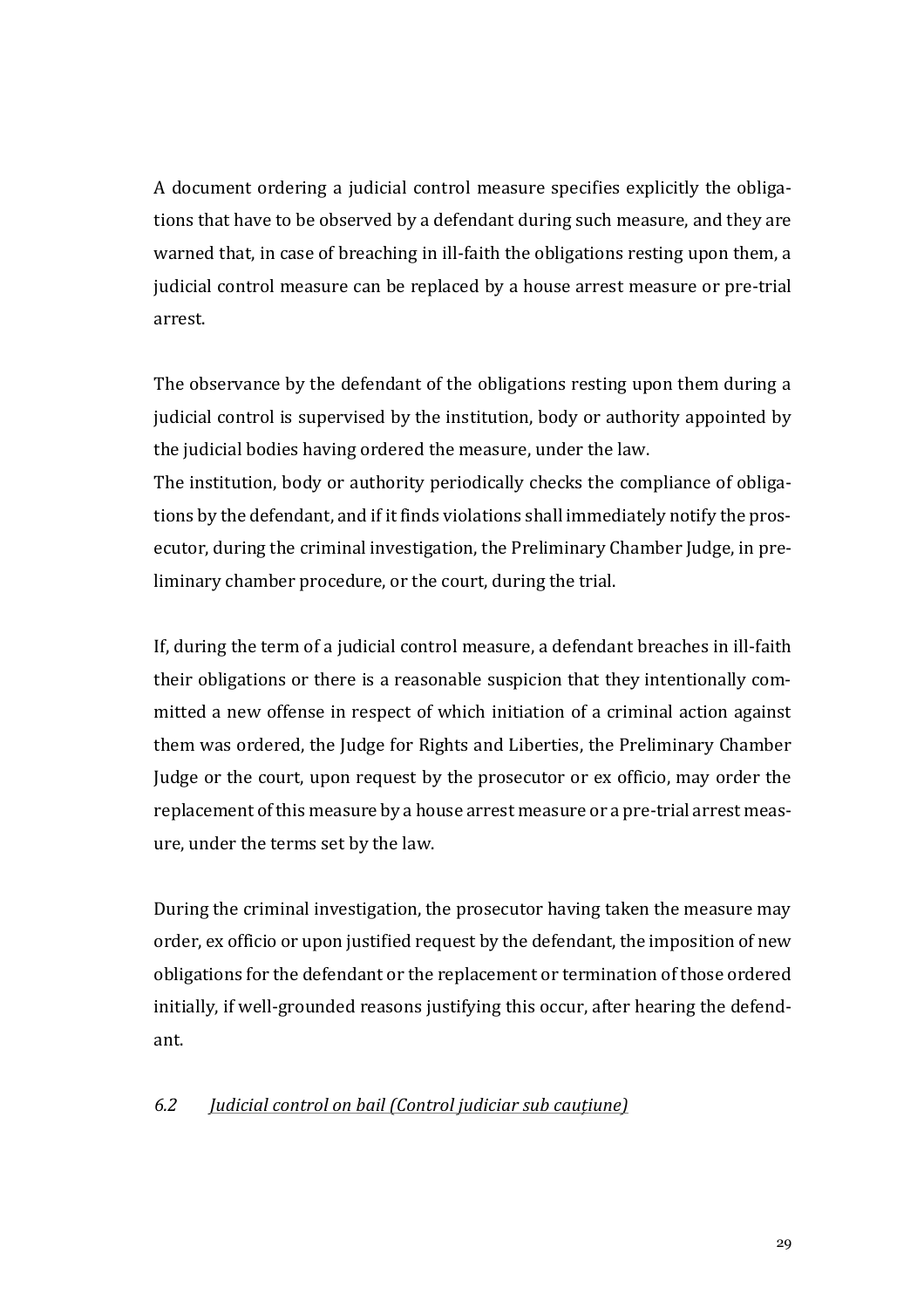Bail shall be posted in the defendant's name, by depositing a set amount of money with the judicial bodies or by posting a property bond, in securities or real estate, within the limits of the set money amount, in favor of the same judicial bodies.

The value of a bail is of at least RON 1,000 (200 Euro) and is determined based on the seriousness of the accusation brought against the defendant, their material situation and their legal obligations.

During such a measure, the defendant must comply with the obligations listed at judicial control.

Bail guarantees the participation by the defendant in criminal proceedings and their compliance with the obligations.

The court shall order, by a court decision, confiscation of bail if a judicial control on bail was replaced by a house arrest or pre-trial arrest measure.

In other cases, the court shall order restitution of the bail, through a court decision.

In case of a decision to drop charges the prosecutor shall also order restitution of the bail.

In the event that, during a measure of judicial control on bail, a defendant violates in ill-faith the obligations resting upon them, or there is a reasonable suspicion that they committed a new offense with direct intent in respect of which initiation of a criminal action against them was ordered, the Judge for Rights and Liberties, the Preliminary Chamber Judge or the court, upon justified application by the prosecutor or ex officio, may order replacement of this measure by a house arrest or a pre-trial arrest measure, under the law.

#### *6.3 House arrest (Arestul la domiciliu)*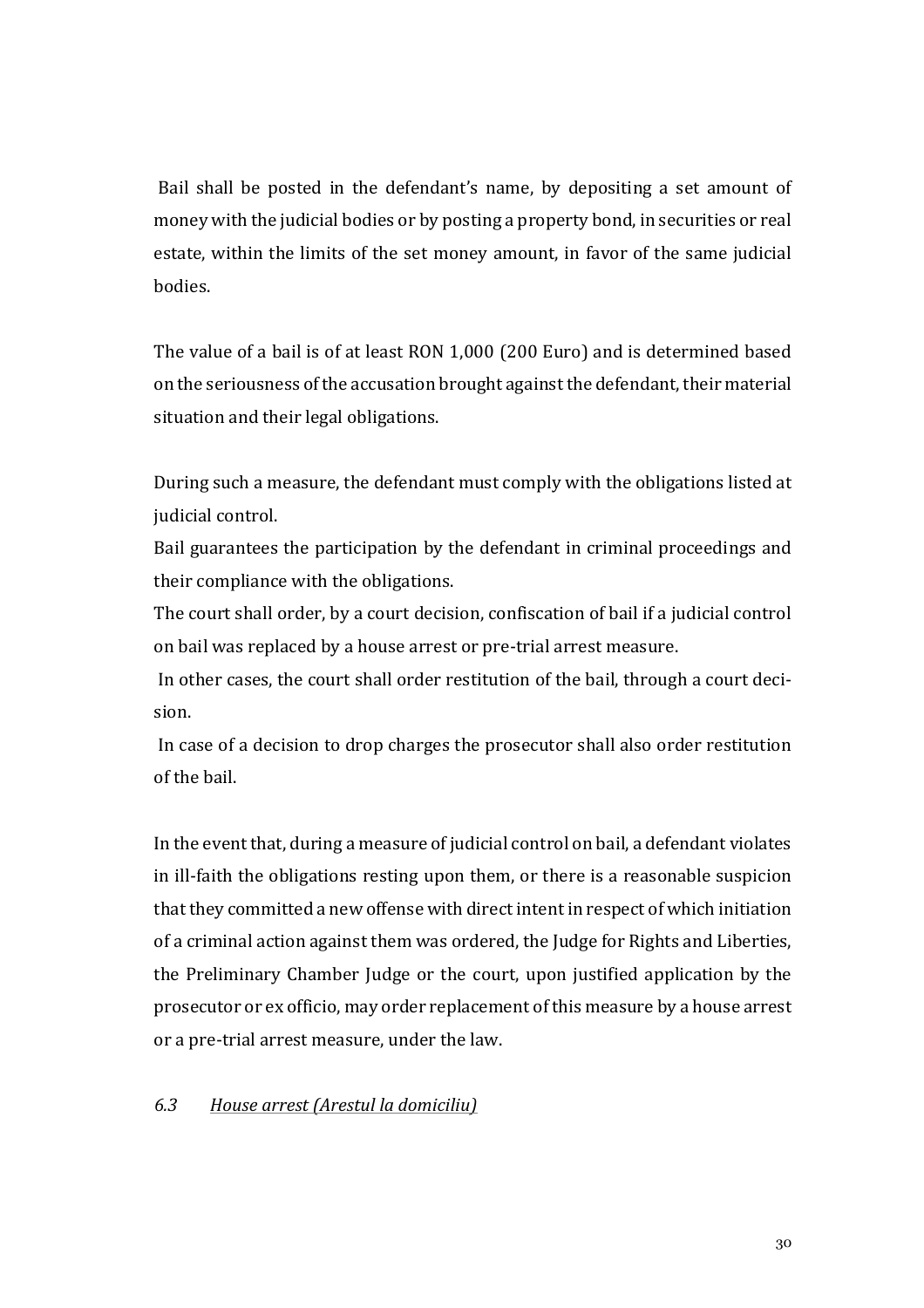House arrest is ordered by the Judge for Rights and Liberties, by the Preliminary Chamber Judge or by the court, if the requirements set by art. 223 are met and if such measure is necessary and sufficient for the attainment of one of the purposes set by art. 202 par. (1).

The fulfilment of the terms set under previous provision is assessed by considering the threat level posed by the offense, the purpose of such measure, the health condition, age, family status and other circumstances related to the person against whom such measure is taken.

House arrest may not be ordered against a defendant who allegedly committed an offense against a family member and in relation to whom final conviction for an escape<sup>8</sup> offense was issued in the past.

The Judge for Rights and Liberties of the court that would have the competence of jurisdiction to rule in the case in first instance or of the court of the same level within the territorial jurisdiction of which the location where the committed offense was ascertained or the premises of the prosecutors' office with which the prosecutor conducting or supervising the criminal investigation belongs is located may order a defendant placed under house arrest, based on a reasoned proposal from the prosecutor.

Failure by the defendant to appear shall not prevent the Judge for Rights and Liberties from ruling on the proposal advanced by the prosecutor.

The Judge for Rights and Liberties shall hear the defendant, when the latter is present.

The providing of legal assistance of the defendant and the prosecutor's attendance are mandatory.

-

<sup>8</sup> Acording to art. 285 Penal Code, escape is a offence and it is punishable with 6 months to 3 years imprisonment.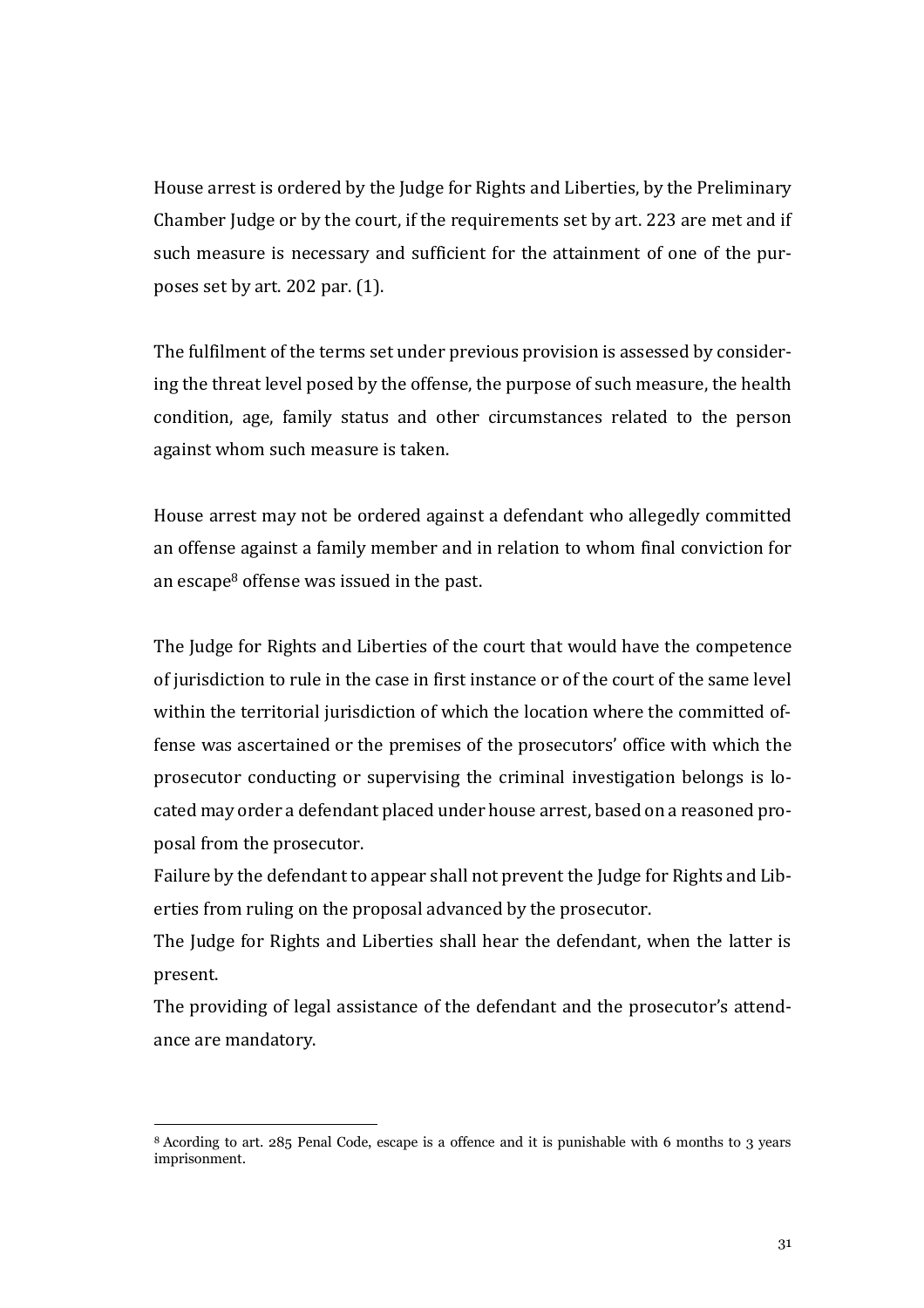The Judge for Rights and Liberties sustains or denies an application by the prosecutor through a reasoned court resolution.

The Preliminary Chamber Judge or the court in which the case is pending may also impose house arrest.

A house arrest measure consists of an obligation imposed on a defendant, for a determined period of time, not to leave the building where they live, without permission from the judicial bodies. Having ordered such measure the judge may also impose some restrictions.

During house arrest, a defendant has the following obligations:

a) to appear before criminal investigation bodies, the Judge for Rights and Liberties, the Preliminary Chamber Judge or the court whenever they are called; b) not to communicate with the victim or with members of their family, with other participants in the commission of the offense, with witnesses or experts, as well as with other persons established by the judicial bodies.

The Judge for Rights and Liberties, the Preliminary Chamber Judge or the court may order that, during house arrest, a defendant permanently wear an electronic surveillance system.

The court resolution ordering such measure specifies explicitly the obligations that have to be observed by a defendant, and their attention is drawn to the fact that, in case of violation in ill-faith of the measure or of the obligations resting upon them, such house arrest measure may be replaced by pre-trial arrest.. During such measure, a defendant may leave the building for the purpose of appearing before judicial bodies, at their call.

Based on a written and justified request from the defendant, the Judge for Rights and Liberties or the Preliminary Chamber Judge or the Court, through a court resolution, may allow them to leave the premises in order for them to attend work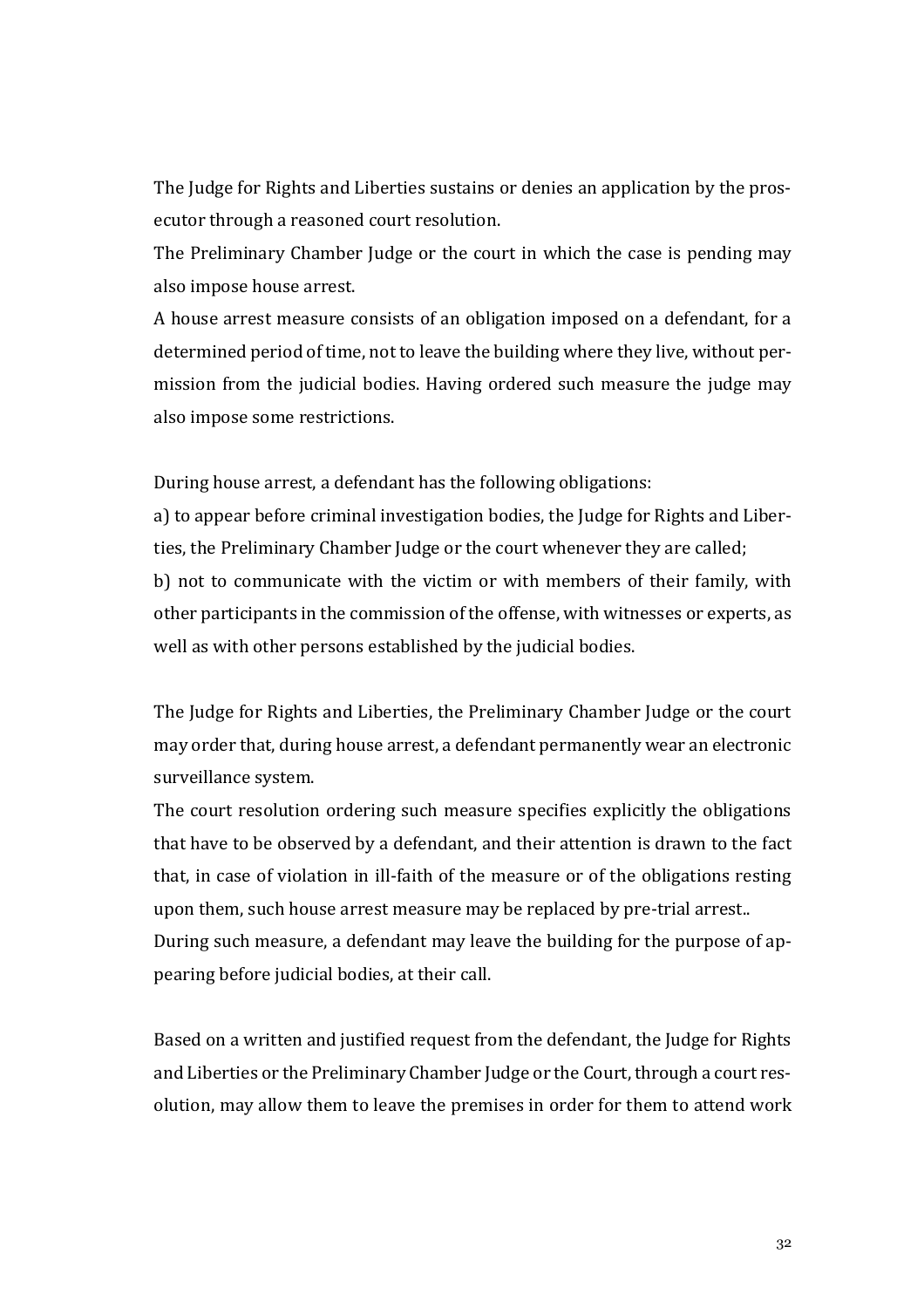or education, or other similar activities for the purpose of procuring their essential living means. The exception may also be granted as well as in other wellgrounded situations, for a limited time period, if this is necessary for the exercise of certain legitimate rights or interests of the defendant.

In emergency cases, for well-grounded reasons, a defendant may leave the building without the permission of the Judge for Rights and Liberties, the Preliminary Chamber Judge or of the court, during a strictly necessary period of time, by informing immediately on this the institution, the body or the authority appointed in charge of their supervision and the judicial bodies having taken the house arrest measure.

A copy of the court resolution by the Judge for Rights and Liberties, the Preliminary Chamber Judge or of the Court ordering a house arrest measure shall be communicated forthwith to the defendant and to the institution, body or authority appointed in charge of their supervision, to the law enforcement body within the territorial jurisdiction of which they live, to the public vital statistics service, and to border authorities.

The institution, body or authority appointed in charge of a defendant supervision by the judicial bodies having ordered house arrest regularly checks observance of the measure and of their obligations by the defendant, and if it finds breaches of these, shall immediately notify the prosecutor, during the criminal investigation, the Preliminary Chamber Judge, in preliminary chamber procedure, or the court, during the trial.

The house arrest may be replaced with pre-trial detention in case of breach.

During the criminal investigation, house arrest may be ordered for a duration of maximum 30 days.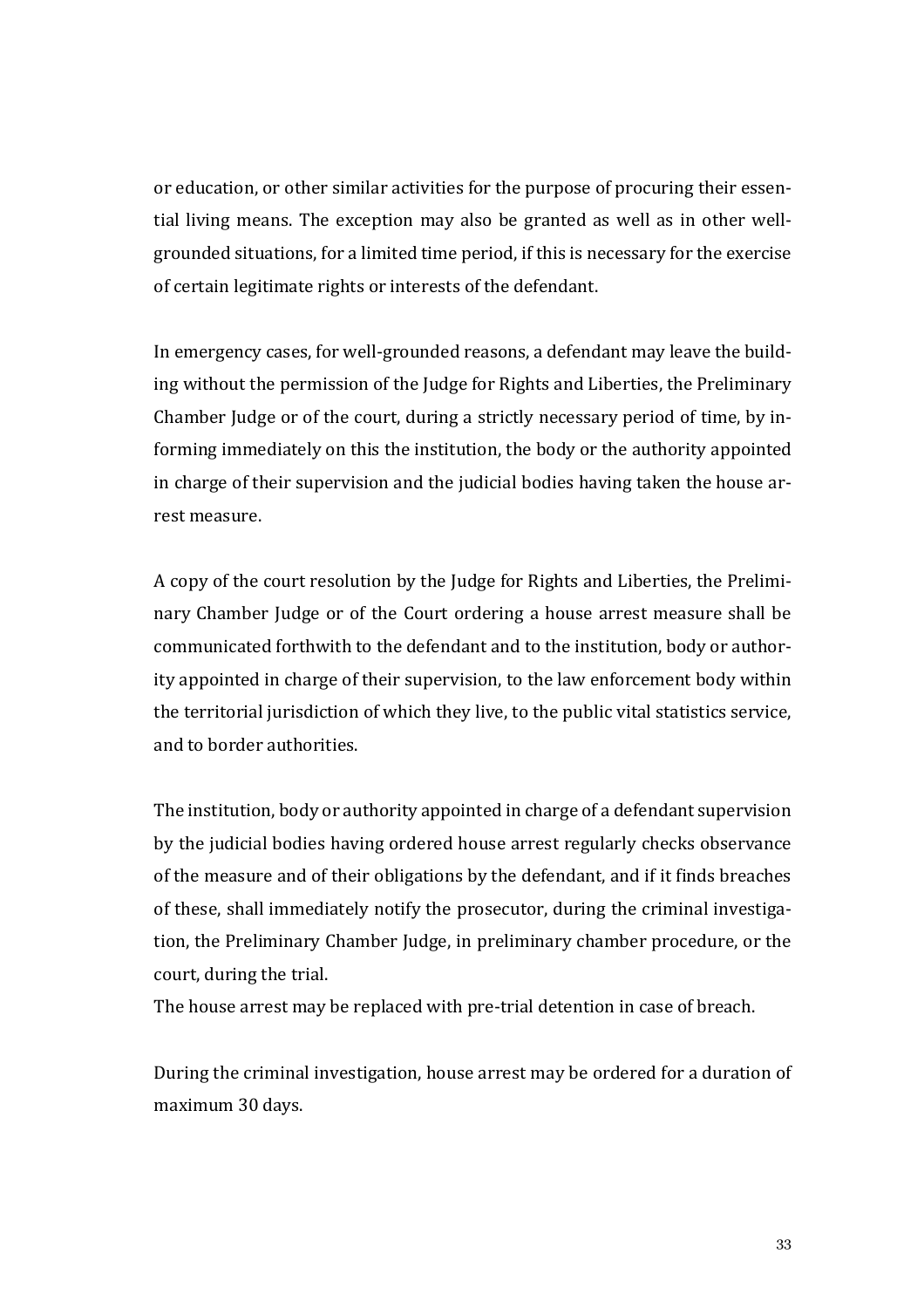During the criminal investigation, house arrest may be extended only in case of need, if the reasons having determined the taking of such measure continue to exist or if new reasons have occurred; however, each such extension may not exceed 30 days.

In the situation when the extension of a house arrest term can be ordered by the Judge for Rights and Liberties of the court that would have the competence of jurisdiction to decide upon the case in first instance or of the court of the same level within the territorial jurisdiction of which the location where the committed offense or the premises of the prosecutors' office with which the prosecutor conducting or supervising the criminal investigation works are located.

The prosecutor's attendance and the hearing of the defendant are mandatory.

The Judge for Rights and Liberties sustains or denies a prosecutor's proposal through a reasoned court resolution.

During the criminal investigation, the maximum duration of house arrest is 180 days.

The term for deprivation of freedom established through a house arrest measure is not considered in calculating the maximum duration of the defendant pre-trial arrest measure during the criminal investigation.

#### **7. The "European Element"**

The ratification of the European Convention of Human Rights has created in Romania the possibility for the violations of human rights to be observed also by the European Court of Human Rights. The Court's jurisprudence was a factor that triggered a significant number of changes both at the judicial and legislative level. In the specific case of Romania, it is to be noticed the fact that the majority of the causes before the Court affects the conditions of detention and the preventive arrests.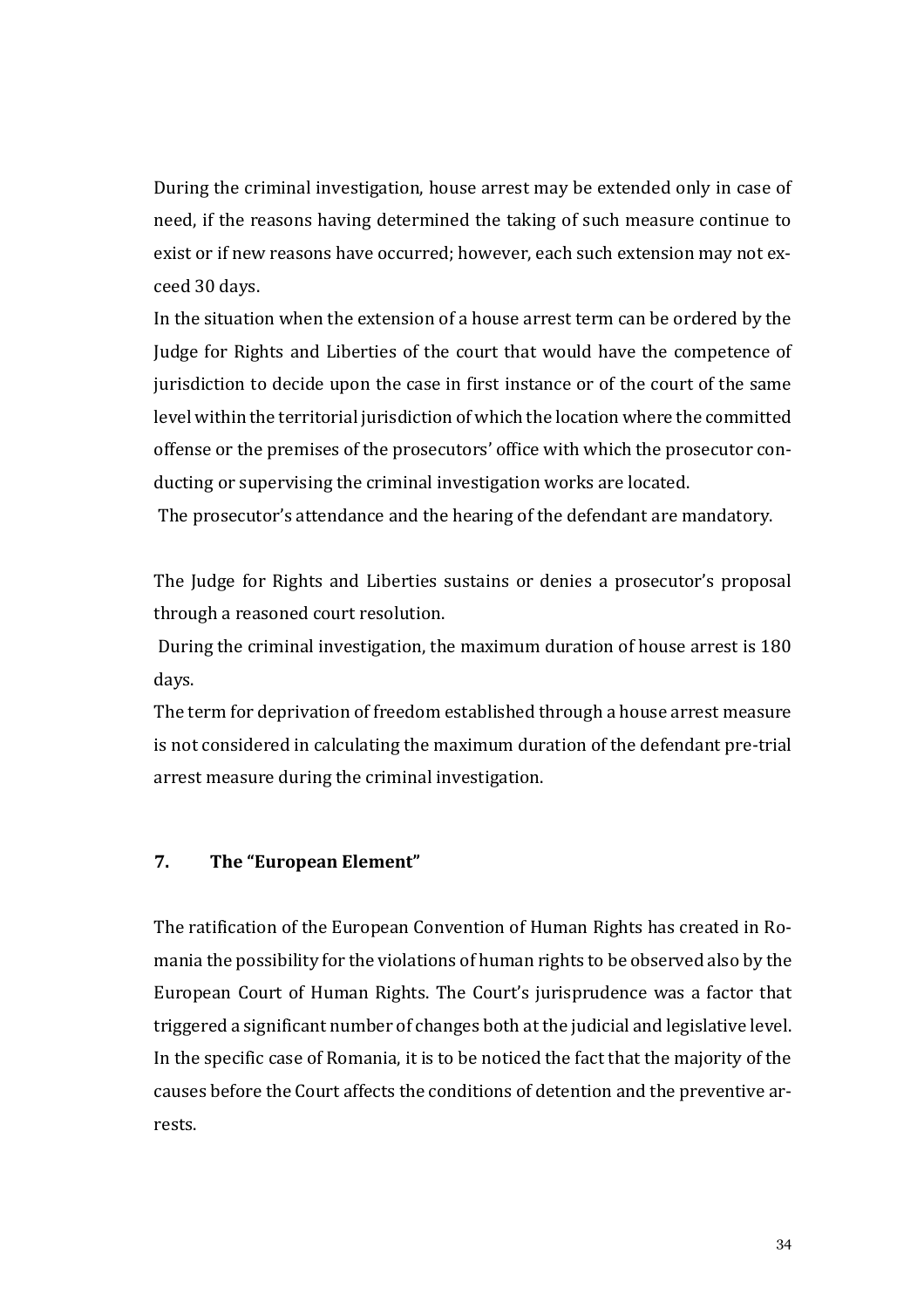As a result of numerous complaints made in relation to breaches of the provisions of Article 3 of the Convention relating to the prohibition of torture or penalties and inhuman or degrading treatment or punishment, the ECHR within the framework of Iacov Stanciu vs. Romania case adopted a quasi-pilot decision which defined the poor material conditions in prisons and the level of medical care as substandard.

Even if Iacov Stanciu v Romania is not a pilot decision, it emphasized the systemic nature of the overcrowding and poor material conditions in the penitentiary system in Romania, underlining the fact that their resolution is not the exclusive competence of the National Administration of Penitentiaries.

The Court jurisprudence regarding preventive measures is focused on three main issues as far as Romania is concerned: poor conditions in detention facilities, prolongation of preventive arrest without a proper analysis of legal criteria and unlawfully held of applicants without being issued a remand/preventive arrest warrant.

Regarding poor conditions in detention facilities, the complains are in relation to detention units of the Romanian Police. In many cases, the applicants are placed in this units during penal investigation, being placed in facilities administrated by National Prisons Administration after the procedure of indictment. The problems underlined by applicants are similar: lack of space (under 4 sq. m for each person), lack of ventilation, without enough natural light etc. Sometimes these conditions worsen health problems of suspects/defendants. In all cases, the Court concluded that the conditions of detention caused the applicants harm that exceeded the unavoidable level of suffering inherent in detention and have thus reached the minimum level of severity necessary to constitute degrading treatment within the meaning of Article 3 of the Convention. In all decisions the Court was referring to inspections reports in police/prison arrest facilities, reports issued by the European Committee for the Prevention of Torture (CPT), The Association for the Defence of Human Rights in Romania – the Helsinki Committee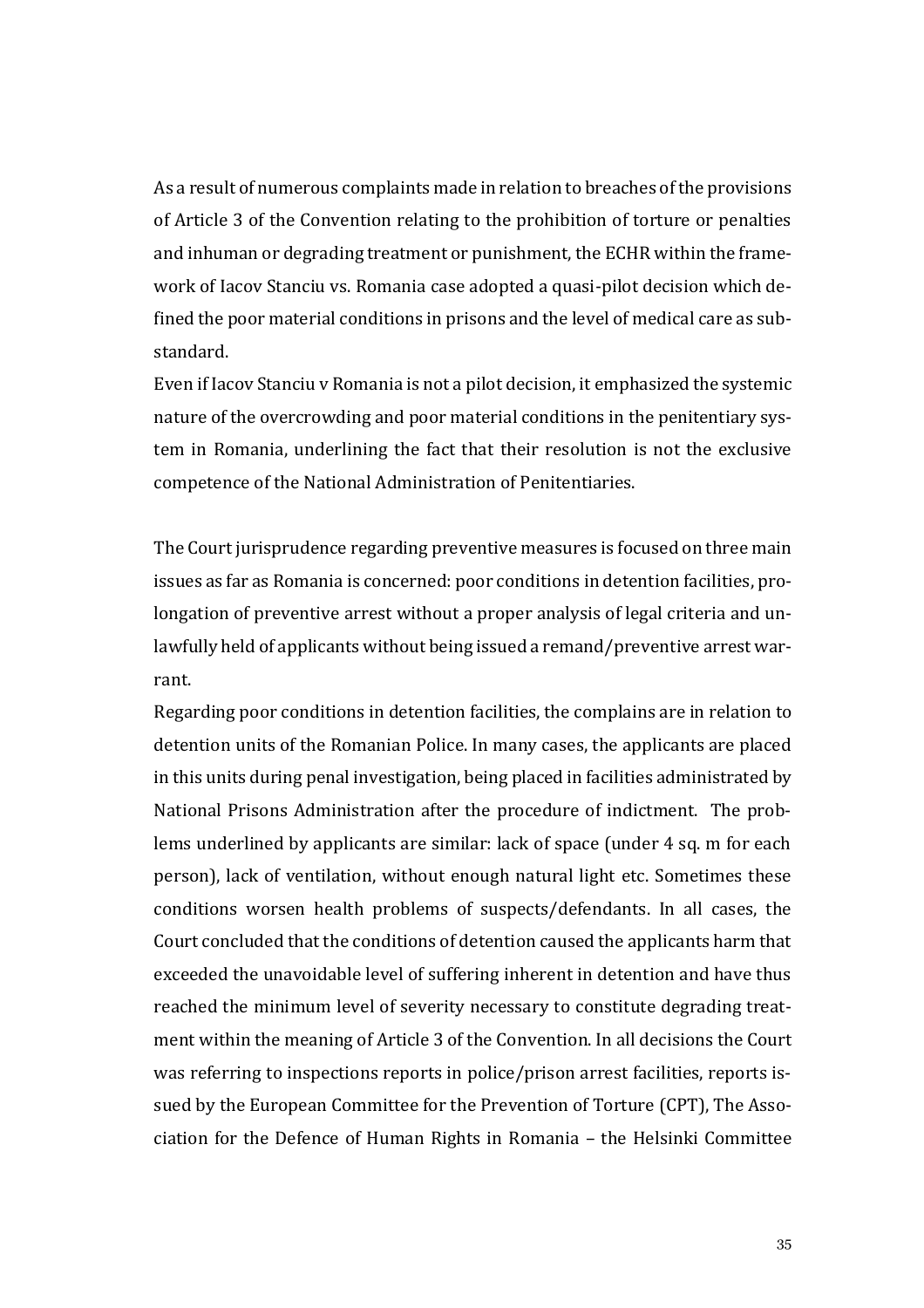(APADOR-CH). In the report issued in 2014 by CPT, the Committee underlined the necessity to reduce the period of time spent in police arrest units by suspects/defendants. The Committee noticed the efforts made in order to improve the conditions in the police stations arrest facilities. Despite these efforts, general conditions are described as mediocre, especially regarding overcrowding, hygiene and insufficient access to natural light and fresh air.

Relevant jurisprudence in relation to poor material conditions in the police stations is:

- *Constantin Aurelian Burlacu vs. Romania* (2014) regarding poor detention conditions during preventive arrest (Central Arrest – Police General Direction Bucharest and Rahova Prison). The main problems are represented by overcrowding and subsequent problems (lack of ventilation and problems regarding the hygiene of detention facilities). The Court found that art. 3 from European Human Right Convention was violated and decided 8400 Euros moral prejudice.
- *Catană vs. Romania*(2013)- regarding poor detention conditions during preventive arrest (Bacău Police Inspectorate preventive arrest facilities). Main problems are represented by overcrowding, lack of a permanent water supply and of a toilet in detention cell. The applicant revealed some problems regarding medical care during preventive arrest (TB treatment). The Court found that art. 3 from Convention was violated and decided 3900 Euros as moral prejudice.

In relation with the prolongation of preventive arrest without a proper analysis of legal criteria, the Court underlined that extending the pre-trial detention must be examined in correlation with the individual circumstances of the suspect/defendant. In such circumstances the domestic authorities have the obligation to examine the applicant's personal situation in greater detail and to give specific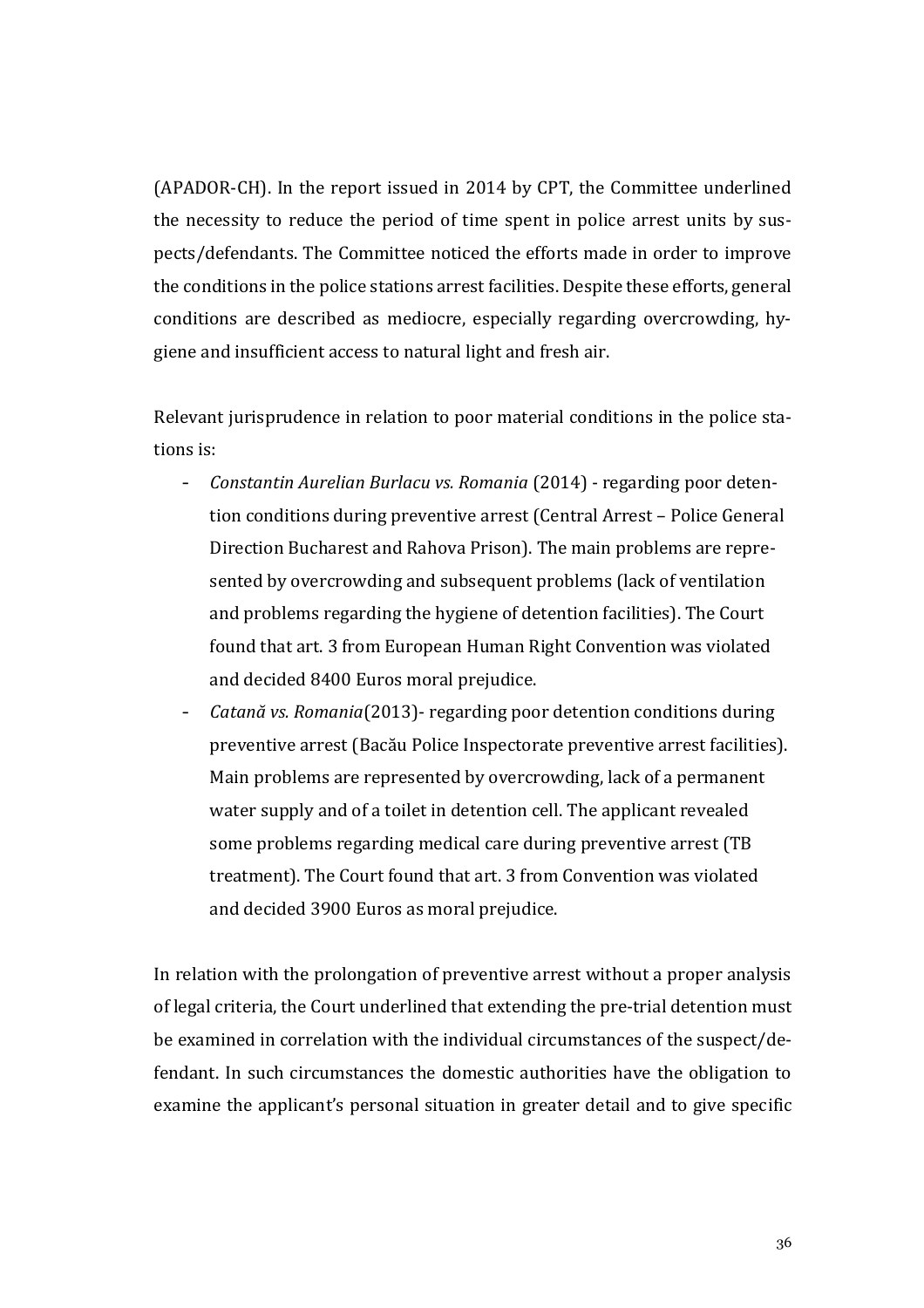reasons for holding him/her in custody. Even criteria as exist a reasonable suspicion that suspect/defendant had committed a serious offence is not enough to justify a repeated prolongation of pre-trial detention.

Regarding the unlawful isolation of applicants without being issued a remand/preventive arrest warrant, the Court reiterated that, in order to determine whether someone has been "deprived of his liberty" within the meaning of Article 5, the starting-point must be his concrete situation. This maens that a whole range of criteria such as the type, duration, effects and manner of implementation of the measure in question must be taken into account. The Court jurisprudence underlines the obligation of authorities (especially police and prosecutors) to inform the suspect/defendant regarding his legal status and the guarantees they have access to.

Relevant jurisprudence in this respect are:

- *Creangă vs. Romania* (2012). The applicant complained under Article 5 of the Convention that there had been no legal basis for his detention on 16 July 2003. In this case, no warrant had been issued for the applicant's placement in police custody. Consequently, the Chamber considered that the applicant's deprivation of liberty from 10 a.m. to 10 p.m. on 16 July 2003 had had no basis in domestic law and that accordingly, there had been a breach of Article 5 § 1 of the Convention. The Court found that art. 5 from Convention was violated and decided Euro 8,000 in compensation for non-pecuniary damage.
- *Valerian Popescu vs. Romania (2014).* The applicant complained under Article 5 § 1 of the Convention that there had been no legal basis for his detention for almost eleven hours on the premises of the prosecuting authorities. Under Article 3 of the Convention he complained about the conditions of his detention at the Bucharest Police Station detention facility, mainly on account of overcrowding and improper conditions of hygiene (the applicant's personal space turns out to have been less than 4 square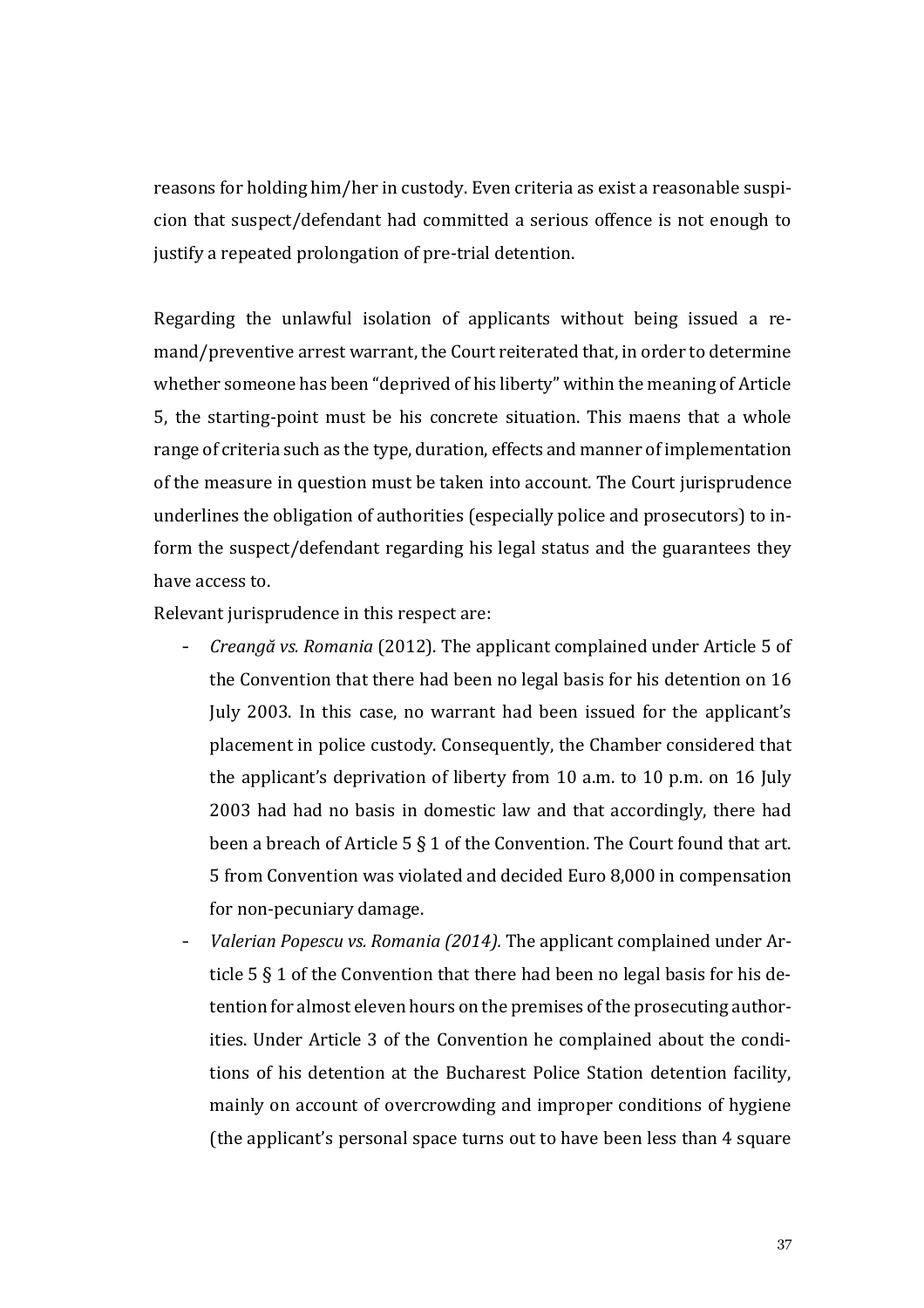metres, the toilet and the shower were not separated from the living area by a real partition). The Court considered that from the applicant's arrival at the National Anticorruption Direction headquarters at 9.20 p.m. on 8 February 2011, the prosecutor had a sufficiently strong suspicion to justify the applicant's deprivation of liberty for the purposes of the investigation, and that Romanian law provided for the measures to be taken in that regard, namely placement in police custody or pre-trial detention. However, the prosecutor decided only at a very late stage, after almost thirteen hours, to place the applicant in custody, which is a violation of art.  $5 \S 1$  of the Convention. The Court found that art. 3 and  $5 \S 1$  from Convention were violated and decided Euro 4,000 in compensation for non-pecuniary damage.

Romania has ratified also the European Convention for the Prevention of Torture and Inhuman or Degrading Treatment or Punishment which means the joining the mechanism for verifying the detaining conditions by means of visits to the Committee for the Prevention of Torture (CPT). Reports drawn up on the occasion have been used in the course of time by the European Court of Human Rights in substantiating its decisions.

The report written after the 2015 visit stresses that progress have been made by the Romanian authorities in order to improve the conditions within the premises of detention of the police or the National Administration of Penitentiaries. The report also mentions that there has been implemented a series of procedures which would lead to a more transparent medical procedure, so that any cases of ill-treatment or torture can identified.

However, the report mentions that, in spite of this progress, the conditions of detention of the police remain mediocre, in particular concerning overcrowding, poor condition of infrastructure, insanity and insufficient access to natural light and ventilation. In prisons CPT has found a large degree of overcrowding, with a maximum of 2  $m<sup>2</sup>$  of space of person (in the penitentiary of women Targsor, for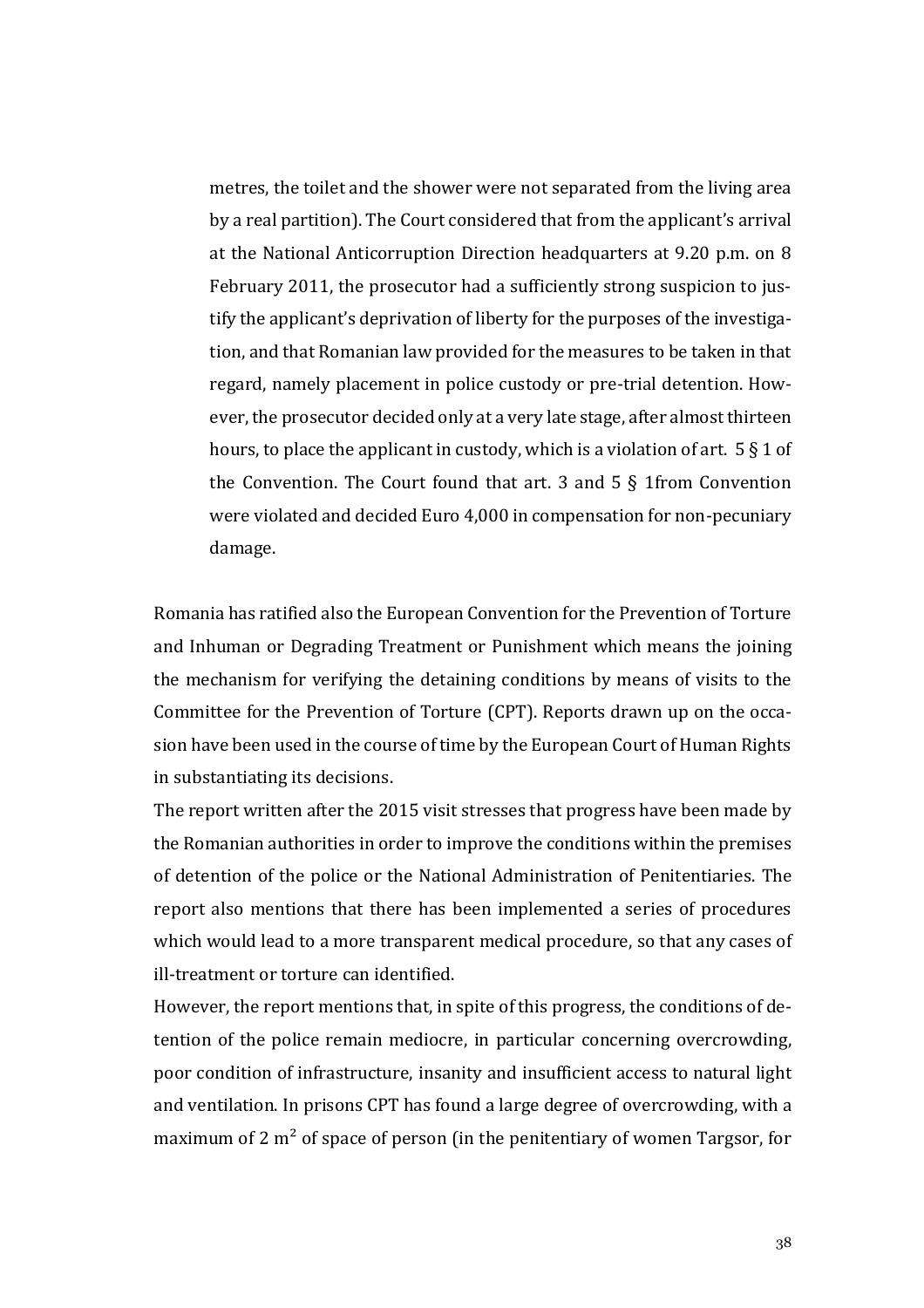example), aggravated by the fact that the convicts spend between 20 and 22 hours per day in their cells.

In principle, once the arrested person is prosecuted, he/she is transferred from the Police remand centre to the prison.

The CPT observations were duplicated by a series of visits made by the institution of the Ombudsman and by the non-governmental organizations, such as the Association for the Defence of Human Rights in Romania - the Helsinki Committee (APADOR-CH).

These reports were also mentioned in several ECHR decisions.

The Ombudsman's report, for example, makes several recommendations such as: 1. the need to set up a specialised medical body within the centres of retention and preventive arrest of the Romanian Police.

2. The shortening of the period spent in the police arrest by the persons remanded and transferring them in prison units, in order to ensure a higher degree of safety;

3. Intensification of the role of the judge that supervises the depriving of liberty with regard to persons in police custody;

4. Allocation of financial resources for the improvement of the conditions of detention both at the level of the Romanian Police but also for the National Administration of Penitentiaries

APADOR-CH carries out visits to the centres of preventive arrest and in the prisons, and publishes periodic reports on the results of these visits <sup>9</sup>. APADOR-CH is the organization with the most active involvement in monitoring the conditions of detention in Romania.

-

<sup>9</sup> For more info, visit:<http://www.apador.org/monitorizarea-conditiilor-de-detentie-aresturi/>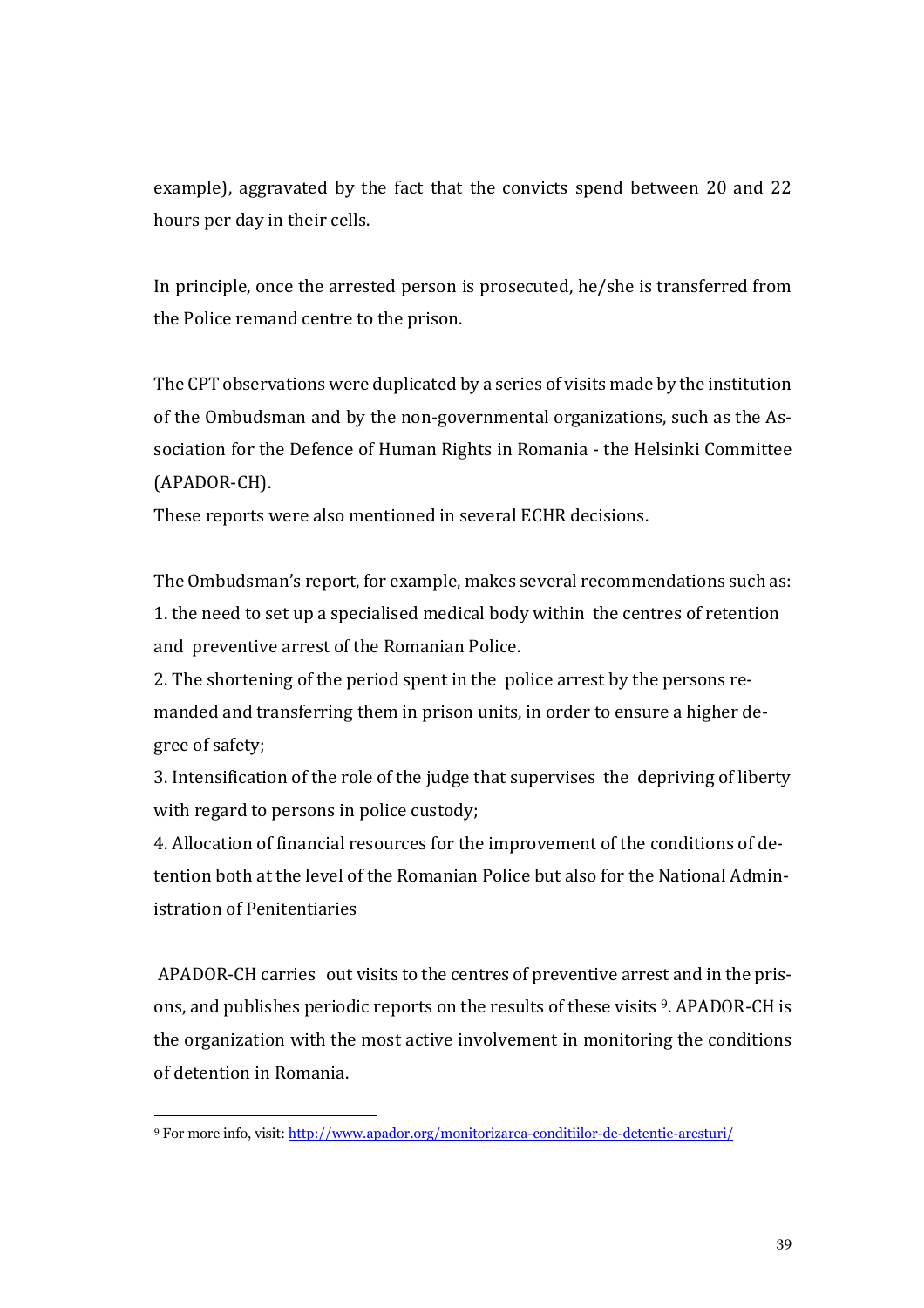A novelty in the Romanian legal system is the appointment of the Romanian Ombudsman, as the institution that fulfils the role of national mechanism to prevent torture in places of detention within the framework of the Optional Protocol, adopted in New York on 18 December 2002, of the Convention against torture and other punishments or cruel, inhuman or degrading treatment,. This Protocol was ratified by Romania in 2009 (Law no. 109/2009).

The tasks of Romanian Ombudsman are:

1. Visiting the place of detention to verify the conditions of detention;

2. Formulating recommendations to the management of visited detention places;

3. Formulating proposals to enhance the legislation regarding detention conditions;

4. Liaising with the Subcommittee of Prevention;

5. Organizing and coordinating education and training campaigns to prevent torture and other cruel, inhuman or degrading treatment and punishment.

Also, in some cases the Romanian Courts have an important role in imposing to management of detention places to improve the conditions from detention facilities. Thus, in a case, the High Court of Cassation and Justice imposed to ensure the detention of inmate in a place respecting the legal standards.

## **8. Closing remarks**

This report is only a mapping of the pre-trial detention and its alternatives in Romania. It is only the legal and institutional context that will be taken into account in performing the research that will follow. The report is made deliberately mainly descriptive. Further analysis and interpretation will be conducted during the research phase of the project.